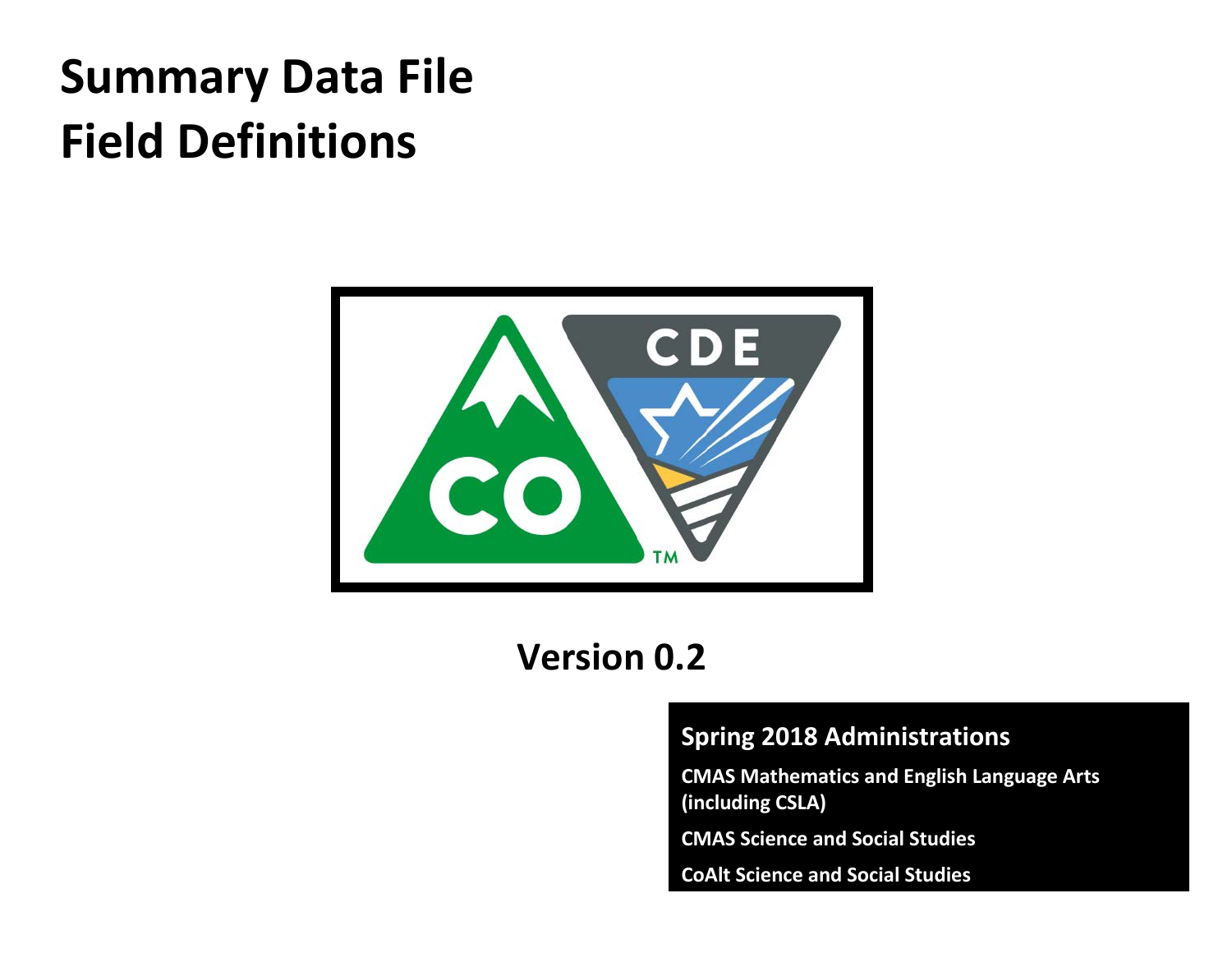

## **Document Revisions**

| <b>Revision Date</b> | <b>CMAS</b>    | <b>Description</b>     |
|----------------------|----------------|------------------------|
|                      | <b>Version</b> |                        |
| 6/6/2018             | ∪.⊥            | <b>Initial Version</b> |
| 6/29/2018            | 0.2            | Group Name Update      |

If assistance is needed, call 1-888-687-4759 or visit *<https://co.pearsonaccessnext.com/>*, sign in to your account, and select Contact COLORADO Support.

Copyright, 2018, Pearson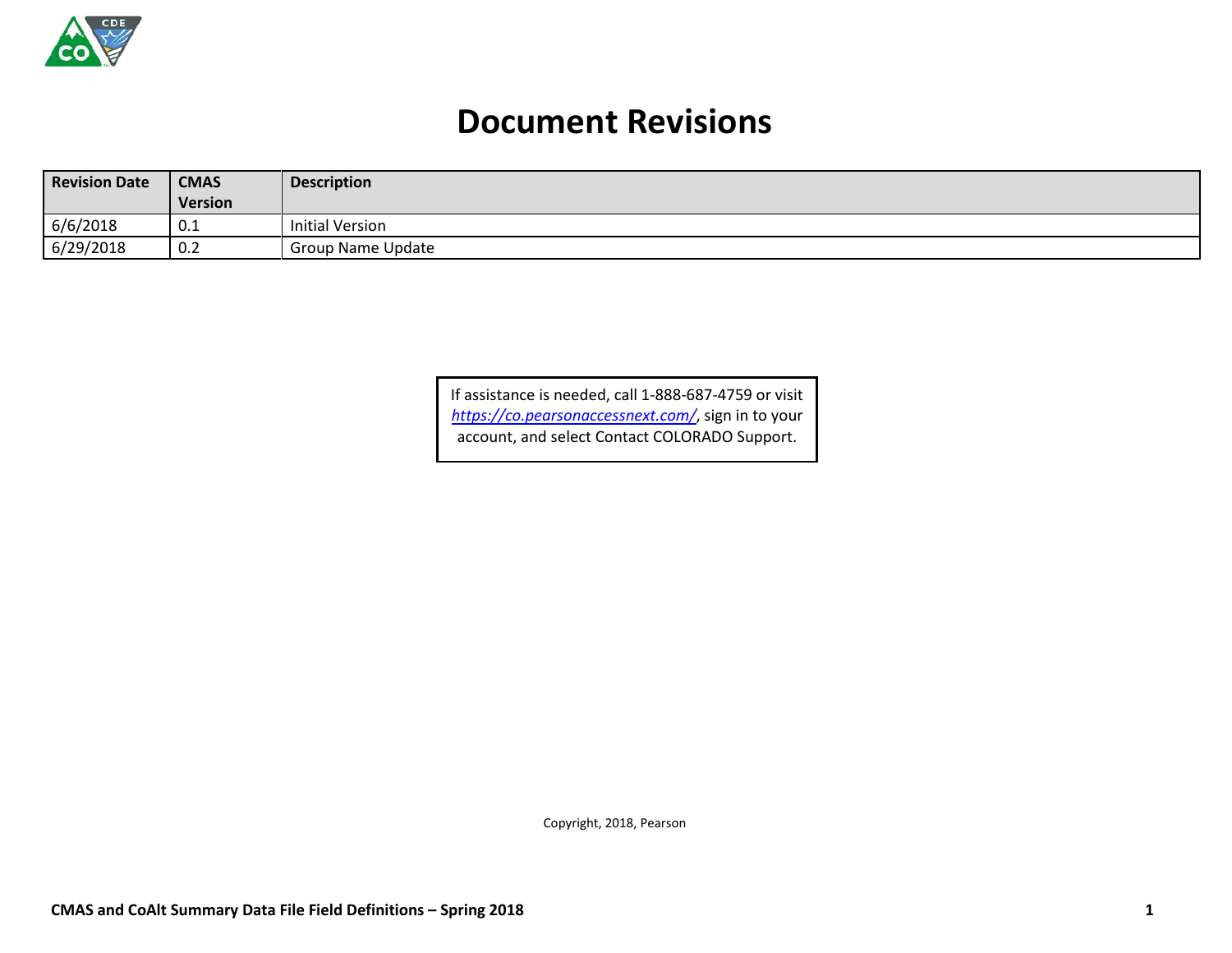

#### **CMAS and CoAlt Spring 2018 Summary Data File Field Definitions**

Listed below is the file layout for all CMAS content areas and CoAlt Science and Social Summary Data Files and instructions for accessing the files. The district and school files are in .csv format. The first row of the file contains the headers; subsequent rows contain the data.

The **Summary Data File** ( file layout begins on page 6) provides aggregate student performance data for the district or school. The data is aggregated at the whole district or school level as well as a number of demographic group disaggregations. Each level of aggregation is reported on a separate row. The list of reported groups is in the **Disaggregated Groups and Descriptions** table (page 3).

- Only students with scores are included in the aggregated score field calculations.
- Students without scores are not included in the denominator for average scores or the percent of students in a performance level.

In addition to the district level data, the district files include the aggregate data for all schools within the district (as appropriate based on grade and content area).

In the Summary Data file, Columns A (Level) to AN (Total Number Not Attempt), contain the same data as the Performance Summary Report. The rest of the file has the aggregate data reported on the Student Performance Report, Content Standards Roster, and Item Analysis Report (CMAS Science and Social Studies only). This second section of the file is not disaggregated by demographic group. Only the standards appropriate for the particular grade level and content area contain information (e.g., Standard 4 PGC and GLE fields will be blank for science).

**Note**: Some fields may be filler in the separate CMAS and CoAlt files for science and social studies.

#### **Exporting the Student Data File**

- 1. Sign into PearsonAccess<sup>next</sup>.
- 2. Select the administration from the administration dropdown in PearsonAccess<sup>next</sup>.
- 3. Select **Published Reports** under the **Reports** dropdown menu.
- 4. Click on the name of the file name to download.

#### **Importing the file into Excel**

- 1. Open Excel.
- 2. Select the **Data** tab.
- 3. In the **Get External Data** group, select **From Text**.
- 4. Locate the downloaded Student Data File.
- 5. Double-click the file name or select the file and click **Import**.
- 6. The Text Import Wizard will open.

Step 1: Set original data type to **Delimited**. Select **Next**.

Step 2: Set delimiter to **Comma** only. Select **Next**.

Step 3: To retain leading zeros on fields (e.g., grade), first select all fields in the data preview, then select **Text** as the column data format to import data as text. Select **Finish**.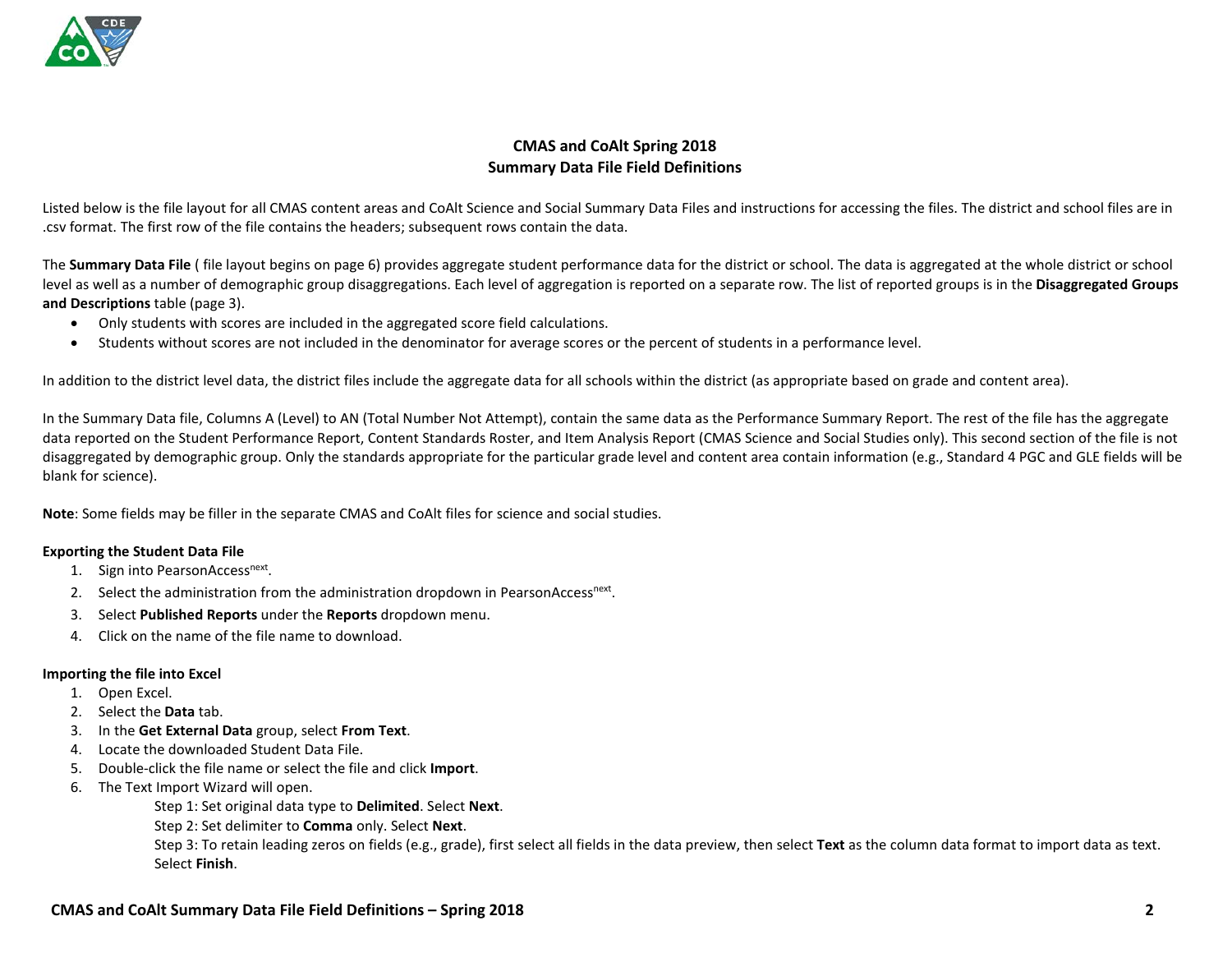#### **Disaggregated Groups and Descriptions**

| Group | <b>Description</b>                                         | <b>Notes</b>                                                                                                                                                                                                                                                                                                                                                                                                                                                                                                                                                 |
|-------|------------------------------------------------------------|--------------------------------------------------------------------------------------------------------------------------------------------------------------------------------------------------------------------------------------------------------------------------------------------------------------------------------------------------------------------------------------------------------------------------------------------------------------------------------------------------------------------------------------------------------------|
| 001   | <b>All Students Tested</b>                                 | The number of students who should have been assessed.<br>This group excludes the following:<br>State and District levels - all Report Suppression Codes<br>$\bullet$<br>School level - all Report Suppression Codes and the Student Data File field<br>$\bullet$<br>Expelled = $1$<br>Students with the following invalidation codes:<br>o 01 = Took Other Assessment OR Duplicate Registration/Attempt<br>03 = Withdrew Before/During Testing<br>$\circ$<br>07 = Medical Exemption<br>$\circ$<br>08 = Part Time Public and Part Time Home School<br>$\circ$ |
| 002   | <b>Students with Valid Scores</b>                          |                                                                                                                                                                                                                                                                                                                                                                                                                                                                                                                                                              |
| 003   | Sex - Female                                               |                                                                                                                                                                                                                                                                                                                                                                                                                                                                                                                                                              |
| 004   | Sex - Male                                                 |                                                                                                                                                                                                                                                                                                                                                                                                                                                                                                                                                              |
| 005   | Ethnicity/Race - Hispanic or Latino                        |                                                                                                                                                                                                                                                                                                                                                                                                                                                                                                                                                              |
| 006   | Ethnicity/Race - American Indian/Alaska Native             |                                                                                                                                                                                                                                                                                                                                                                                                                                                                                                                                                              |
| 007   | Ethnicity/Race - Asian                                     |                                                                                                                                                                                                                                                                                                                                                                                                                                                                                                                                                              |
| 008   | Ethnicity/Race - Black or African American                 |                                                                                                                                                                                                                                                                                                                                                                                                                                                                                                                                                              |
| 009   | Ethnicity/Race - Native Hawaiian or Other Pacific Islander |                                                                                                                                                                                                                                                                                                                                                                                                                                                                                                                                                              |
| 010   | Ethnicity/Race - White                                     |                                                                                                                                                                                                                                                                                                                                                                                                                                                                                                                                                              |
| 011   | Ethnicity/Race - Two or more races                         |                                                                                                                                                                                                                                                                                                                                                                                                                                                                                                                                                              |
| 012   | Ethnicity/Race - Not Indicated                             |                                                                                                                                                                                                                                                                                                                                                                                                                                                                                                                                                              |
| 013   | Gifted and Talented - Yes                                  |                                                                                                                                                                                                                                                                                                                                                                                                                                                                                                                                                              |
| 014   | Gifted and Talented - No                                   |                                                                                                                                                                                                                                                                                                                                                                                                                                                                                                                                                              |
| 015   | Migrant - No                                               |                                                                                                                                                                                                                                                                                                                                                                                                                                                                                                                                                              |
| 016   | Migrant - Yes                                              |                                                                                                                                                                                                                                                                                                                                                                                                                                                                                                                                                              |
| 017   | Economic Disadvantage Status - Yes                         |                                                                                                                                                                                                                                                                                                                                                                                                                                                                                                                                                              |
| 018   | Economic Disadvantage Status - No                          |                                                                                                                                                                                                                                                                                                                                                                                                                                                                                                                                                              |
| 019   | Students with Disabilities = IEP - Yes                     |                                                                                                                                                                                                                                                                                                                                                                                                                                                                                                                                                              |
| 020   | Students with Disabilities = IEP - No                      |                                                                                                                                                                                                                                                                                                                                                                                                                                                                                                                                                              |
| 021   | Students with Disabilities = 504                           |                                                                                                                                                                                                                                                                                                                                                                                                                                                                                                                                                              |
| 022   | $AUT = Autism$                                             |                                                                                                                                                                                                                                                                                                                                                                                                                                                                                                                                                              |
| 023   | DB = Deaf-blindness                                        |                                                                                                                                                                                                                                                                                                                                                                                                                                                                                                                                                              |
| 024   | DD = Developmental delay                                   |                                                                                                                                                                                                                                                                                                                                                                                                                                                                                                                                                              |
| 025   | <b>EMN = Emotional Disability</b>                          |                                                                                                                                                                                                                                                                                                                                                                                                                                                                                                                                                              |
| 026   | HI = Hearing impairment                                    |                                                                                                                                                                                                                                                                                                                                                                                                                                                                                                                                                              |
| 027   | ID = Intellectual Disability                               |                                                                                                                                                                                                                                                                                                                                                                                                                                                                                                                                                              |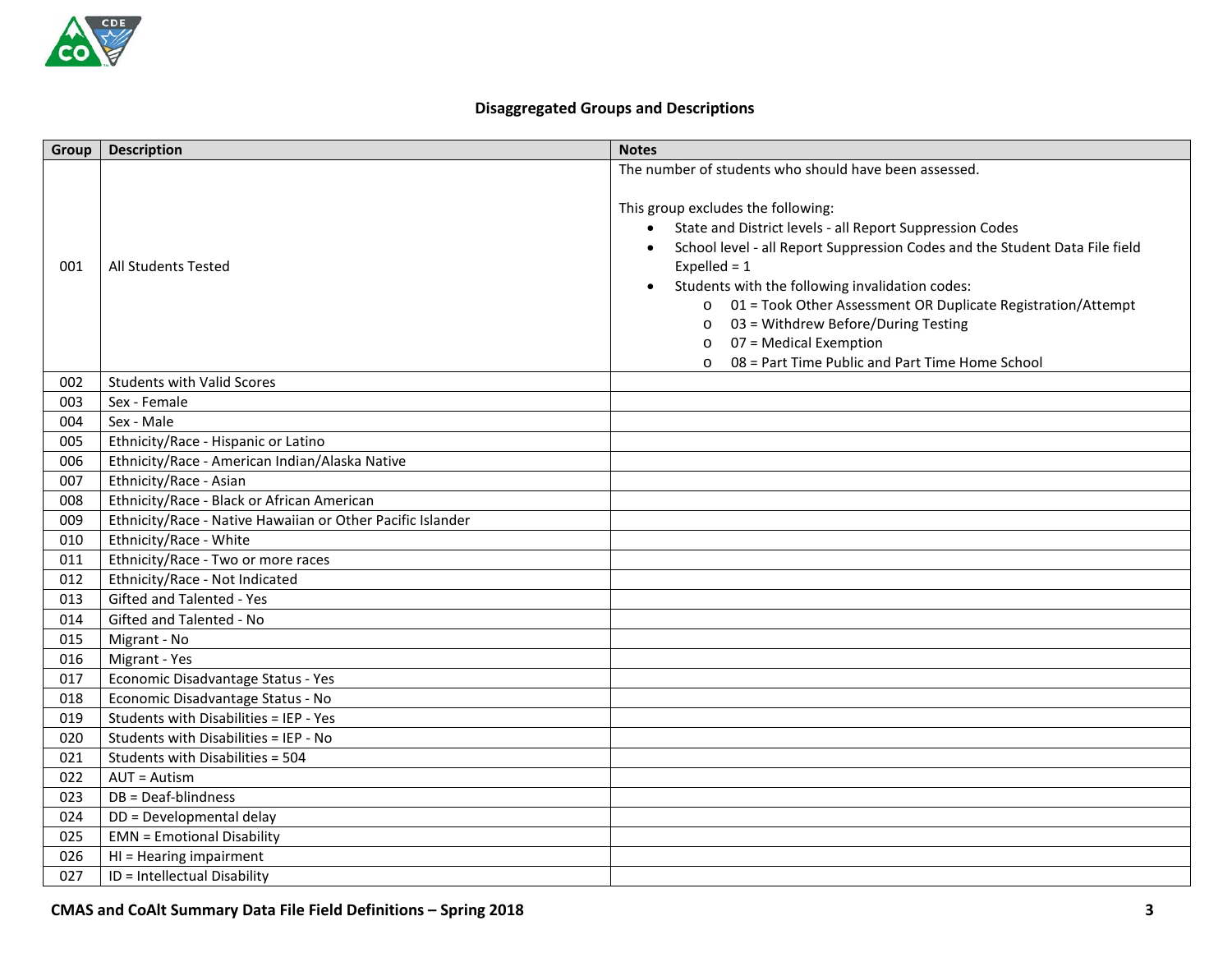

| Group | <b>Description</b>                             | <b>Notes</b> |
|-------|------------------------------------------------|--------------|
| 028   | MD = Multiple disabilities                     |              |
| 029   | OI = Orthopedic impairment                     |              |
| 030   | OHI = Other health impairment                  |              |
| 031   | SLD = Specific learning disability             |              |
| 032   | SLI = Speech or language impairment            |              |
| 033   | TBI = Traumatic brain injury                   |              |
| 034   | VI = Visual impairment                         |              |
| 035   | Primary Disability Blank = None                |              |
| 036   | Homeless - No                                  |              |
| 037   | Homeless - Yes, parent/guardian custody        |              |
| 038   | Homeless - Yes, not in parent/guardian custody |              |
| 039   | Language Background - English                  |              |
| 040   | Language Background - Spanish                  |              |
| 041   | Language Background - Other                    |              |
| 042   | Language Background - Not Indicated            |              |
| 043   | Language Proficiency NEP                       |              |
| 044   | Language Proficiency LEP                       |              |
| 045   | Language Proficiency NEP and LEP               |              |
| 046   | Language Proficiency Not NEP or LEP            |              |
| 047   | Language Proficiency PHLOTE                    |              |
| 048   | Language Proficiency FELL                      |              |
| 049   | Language Proficiency FEP - Monitor Year 1      |              |
| 050   | Language Proficiency FEP - Monitor Year 2      |              |
| 051   | Language Proficiency FEP - Exited Year 1       |              |
| 052   | Language Proficiency FEP - Exited Year 2       |              |
| 053   | Language Proficiency - English Background      |              |
| 054   | Language Instruction Program - No              |              |
| 055   | Language Instruction Program - ESL or ELD      |              |
| 056   | Language Instruction Program - Dual Language   |              |
| 057   | Language Instruction Program - Transitional    |              |
| 058   | Language Instruction Program - Content Classes |              |
| 059   | Language Instruction Program - Newcomer        |              |
| 060   | Language Instruction Program - Other           |              |
| 061   | Language Instruction Program - Parent Choice   |              |
| 062   | Title I - No                                   |              |
| 063   | Title I - Yes                                  |              |
| 064   | Continuous in District - No                    |              |
| 065   | Continuous in District - Yes                   |              |
| 067   | Continuous in School - No                      |              |
| 068   | Continuous in School - Yes                     |              |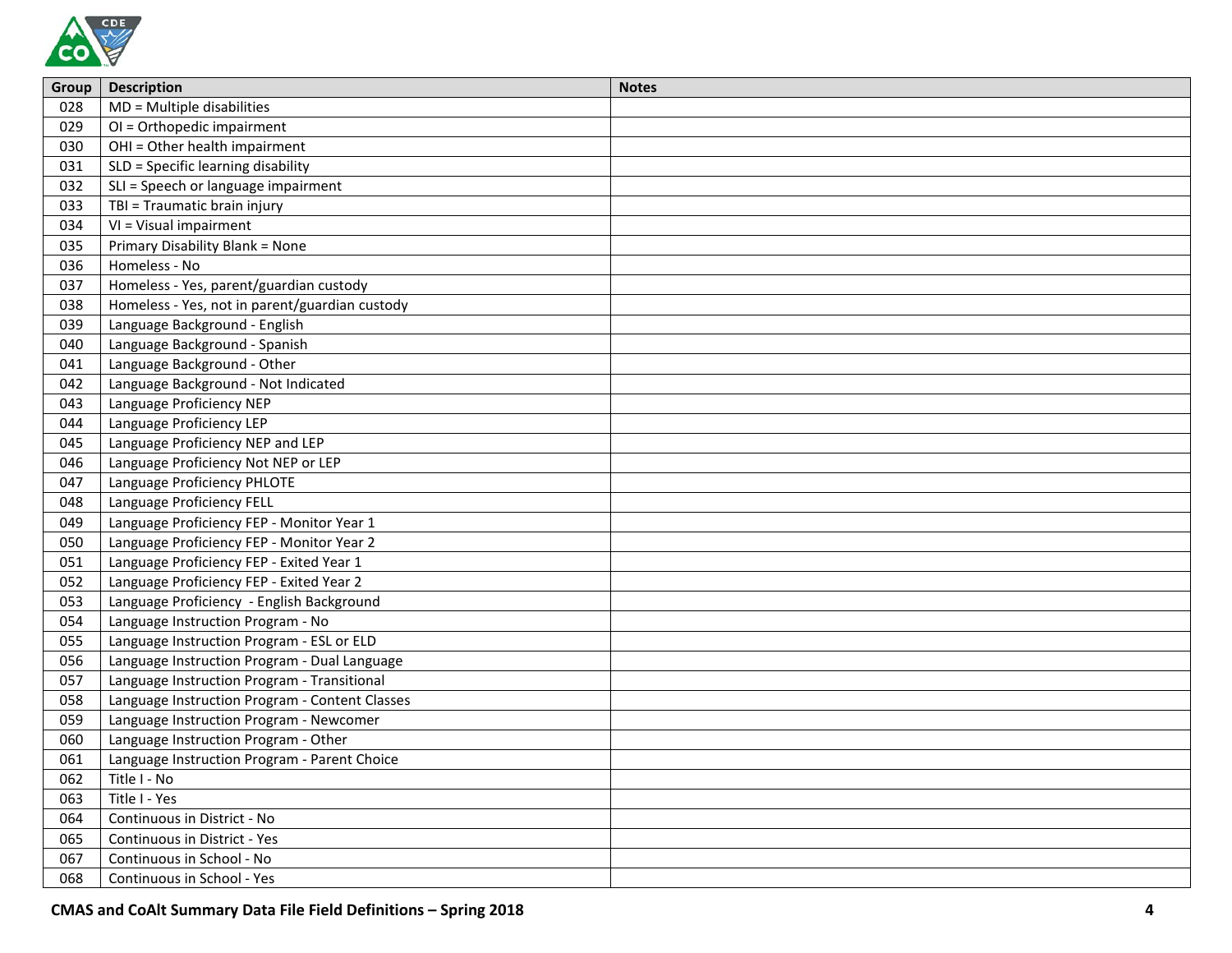

| Group | <b>Description</b>                                      | <b>Notes</b>                  |
|-------|---------------------------------------------------------|-------------------------------|
| 070   | <b>Color Contrast</b>                                   | SCI/SS and Math/ELA/CSLA Only |
| 072   | Accommodations - Other                                  | CoAlt Only                    |
| 073   | Assistive Technology with Braille                       | Math/ELA/CSLA Only            |
| 074   | <b>Assistive Technology</b>                             | CoAlt and Math/ELA/CSLA Only  |
| 075   | Auditory Presentation - Signer/Lang Other than Eng-/Spa | SCI/SS and Math/ELA/CSLA Only |
| 076   | <b>Auditory Presentation - Oral Script</b>              | SCI/SS and Math/ELA/CSLA Only |
| 077   | <b>Braille</b>                                          |                               |
| 078   | <b>Calculation Device or Chart or Counters</b>          | Math Only                     |
| 079   | Directions in Native Language - Spanish                 | SCI/SS and Math/ELA/CSLA Only |
| 080   | Directions in Native Language - Translator              | SCI/SS and Math/ELA/CSLA Only |
| 081   | Extended Time - EL                                      | SCI/SS and Math/ELA/CSLA Only |
| 082   | Extended Time - IEP504                                  | SCI/SS and Math/ELA/CSLA Only |
| 083   | Extended Time - Both                                    | SCI/SS and Math/ELA/CSLA Only |
| 084   | Eye Gaze                                                | CoAlt Only                    |
| 085   | Large Print - Paper                                     | SCI/SS and Math/ELA/CSLA Only |
| 086   | Modified Picture Symbols                                | CoAlt Only                    |
| 087   | Non-English Response - Spanish Written                  | SCI/SS and Math/ELA/CSLA Only |
| 088   | Non-English Response - Spanish Oral                     | SCI/SS and Math/ELA/CSLA Only |
| 089   | Non-English Response - Lang other than Eng/Spa Written  | SCI/SS and Math/ELA/CSLA Only |
| 090   | Non-English Response - Lang other than Eng/Spa Oral     | SCI/SS and Math/ELA/CSLA Only |
| 091   | Objects                                                 | CoAlt Only                    |
| 092   | Response Accom- - Technology                            | SCI/SS and Math/ELA/CSLA Only |
| 093   | Response Accom- - Scribe/Signer                         | SCI/SS and Math/ELA/CSLA Only |
| 094   | Sign Language                                           | CoAlt Only                    |
| 095   | Spanish - Paper                                         | SCI/SS and Math/ELA/CSLA Only |
| 096   | Text-To-Speech                                          | SCI/SS and Math/ELA/CSLA Only |
| 097   | Text-To-Speech Spanish and Online Spanish               | SCI/SS and Math/ELA/CSLA Only |
| 098   | <b>Translation into Native Language</b>                 | CoAlt Only                    |
| 099   | <b>Word Prediction</b>                                  | SCI/SS and Math/ELA/CSLA Only |
| 100   | Word to Word Dictionary                                 | SCI/SS and Math/ELA/CSLA Only |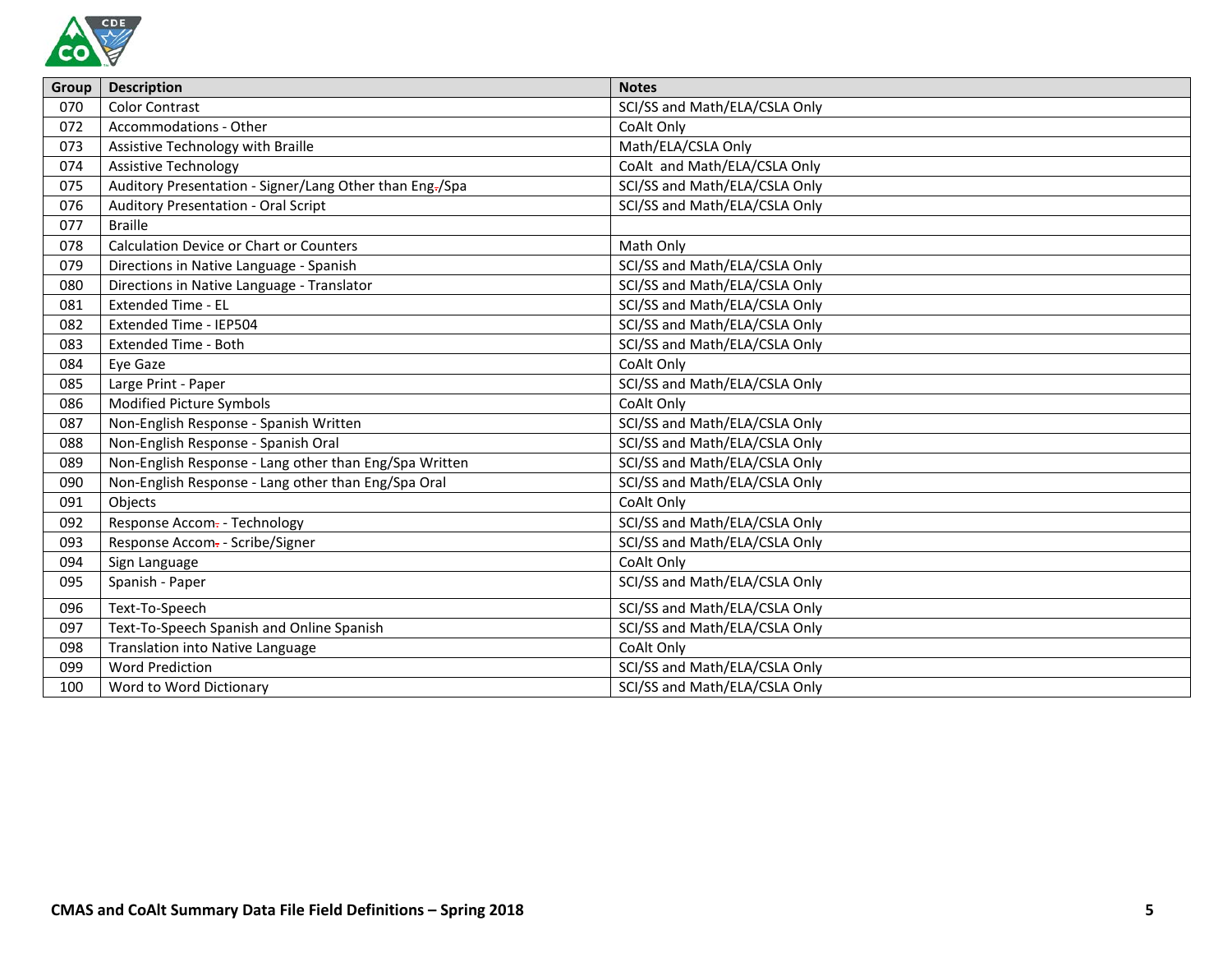

#### **Summary Data File Layout and Field Definitions**

| <b>Column</b><br>Letter | <b>Field Name</b>                                               | <b>Field</b><br>Length                | <b>Valid Values</b>                                                                                                                                          | <b>Notes</b>                                                                                                                                                                                                                                                                                                               |
|-------------------------|-----------------------------------------------------------------|---------------------------------------|--------------------------------------------------------------------------------------------------------------------------------------------------------------|----------------------------------------------------------------------------------------------------------------------------------------------------------------------------------------------------------------------------------------------------------------------------------------------------------------------------|
| $\overline{A}$          | Level                                                           | $\mathbf{1}$                          | $D = District$                                                                                                                                               |                                                                                                                                                                                                                                                                                                                            |
|                         |                                                                 |                                       | $S =$ School                                                                                                                                                 |                                                                                                                                                                                                                                                                                                                            |
| B                       | Group                                                           | $\overline{3}$                        | $0 - 9$                                                                                                                                                      | View 'Disaggregated Groups and Descriptions' on pages 3-5 of                                                                                                                                                                                                                                                               |
|                         |                                                                 |                                       | <b>Blank</b>                                                                                                                                                 | this document for valid values in 'Group' column                                                                                                                                                                                                                                                                           |
| C                       | <b>Group Name</b>                                               | 65                                    | $A-Z$                                                                                                                                                        | View 'Disaggregated Groups and Descriptions' on pages 3-5 of                                                                                                                                                                                                                                                               |
|                         |                                                                 |                                       | $0 - 9$                                                                                                                                                      | this document for valid values in 'Group Name' column                                                                                                                                                                                                                                                                      |
|                         |                                                                 |                                       | <b>Blank</b>                                                                                                                                                 |                                                                                                                                                                                                                                                                                                                            |
| D                       | Administration                                                  | 8                                     | $cosums18 = CMAS SCI/SS$                                                                                                                                     |                                                                                                                                                                                                                                                                                                                            |
|                         |                                                                 |                                       | $coalts18 = CoAlt$                                                                                                                                           |                                                                                                                                                                                                                                                                                                                            |
|                         |                                                                 |                                       | comels18 = CMAS Math/ELA/CSLA                                                                                                                                |                                                                                                                                                                                                                                                                                                                            |
| E                       | Responsible District/School Code                                | 8                                     | $0 - 9$                                                                                                                                                      | District: DDDD0000                                                                                                                                                                                                                                                                                                         |
|                         |                                                                 |                                       |                                                                                                                                                              | School: DDDDSSSS                                                                                                                                                                                                                                                                                                           |
| F                       | Responsible District/School Name                                | 35                                    | $A-Z$                                                                                                                                                        | <b>District: District Name</b>                                                                                                                                                                                                                                                                                             |
|                         |                                                                 |                                       | $0 - 9$                                                                                                                                                      | School: School Name                                                                                                                                                                                                                                                                                                        |
| G                       | Grade                                                           | $\overline{2}$                        | 03                                                                                                                                                           | Blank for test codes: ALG01, GEO01, MAT1I, MAT2I                                                                                                                                                                                                                                                                           |
|                         |                                                                 |                                       | 04                                                                                                                                                           | $HS = Grade 11$                                                                                                                                                                                                                                                                                                            |
|                         |                                                                 |                                       | 05                                                                                                                                                           |                                                                                                                                                                                                                                                                                                                            |
|                         |                                                                 |                                       | 06                                                                                                                                                           |                                                                                                                                                                                                                                                                                                                            |
|                         |                                                                 |                                       | 07                                                                                                                                                           |                                                                                                                                                                                                                                                                                                                            |
|                         |                                                                 |                                       | 08                                                                                                                                                           |                                                                                                                                                                                                                                                                                                                            |
|                         |                                                                 |                                       | <b>HS</b>                                                                                                                                                    |                                                                                                                                                                                                                                                                                                                            |
|                         |                                                                 |                                       |                                                                                                                                                              |                                                                                                                                                                                                                                                                                                                            |
|                         |                                                                 |                                       |                                                                                                                                                              |                                                                                                                                                                                                                                                                                                                            |
|                         |                                                                 |                                       |                                                                                                                                                              |                                                                                                                                                                                                                                                                                                                            |
|                         |                                                                 |                                       |                                                                                                                                                              |                                                                                                                                                                                                                                                                                                                            |
|                         |                                                                 |                                       |                                                                                                                                                              |                                                                                                                                                                                                                                                                                                                            |
|                         |                                                                 |                                       |                                                                                                                                                              |                                                                                                                                                                                                                                                                                                                            |
|                         |                                                                 |                                       |                                                                                                                                                              |                                                                                                                                                                                                                                                                                                                            |
|                         |                                                                 |                                       |                                                                                                                                                              |                                                                                                                                                                                                                                                                                                                            |
|                         |                                                                 |                                       |                                                                                                                                                              |                                                                                                                                                                                                                                                                                                                            |
|                         |                                                                 |                                       |                                                                                                                                                              |                                                                                                                                                                                                                                                                                                                            |
|                         |                                                                 |                                       |                                                                                                                                                              |                                                                                                                                                                                                                                                                                                                            |
|                         |                                                                 |                                       |                                                                                                                                                              |                                                                                                                                                                                                                                                                                                                            |
|                         |                                                                 |                                       |                                                                                                                                                              |                                                                                                                                                                                                                                                                                                                            |
|                         |                                                                 |                                       |                                                                                                                                                              |                                                                                                                                                                                                                                                                                                                            |
| H.<br>J                 | Content<br>Overall Mean Scale Score<br>Reading Mean Scale Score | 5<br>$\overline{3}$<br>$\overline{3}$ | Blank<br>SCI<br>SS<br>ELA03-ELA08<br><b>SLA03</b><br>SLA04<br>MAT03-MAT08<br>ALG01<br>GEO01<br>MAT1I<br>MAT2I<br>$0 - 9$<br>Blank<br>$0 - 9$<br><b>Blank</b> | SCI = Science<br>SS = Social Studies<br>ELA = English Language Arts/Literacy<br>SLA = Colorado Spanish Language Arts/Literacy<br>MAT = Mathematics<br>ALG = Algebra I<br>GEO = Geometry<br>MAT = Integrated Mathematics I or II<br>Not valid for group 001<br>Blank for Math, SCI/SS, and CoAlt<br>Not valid for group 001 |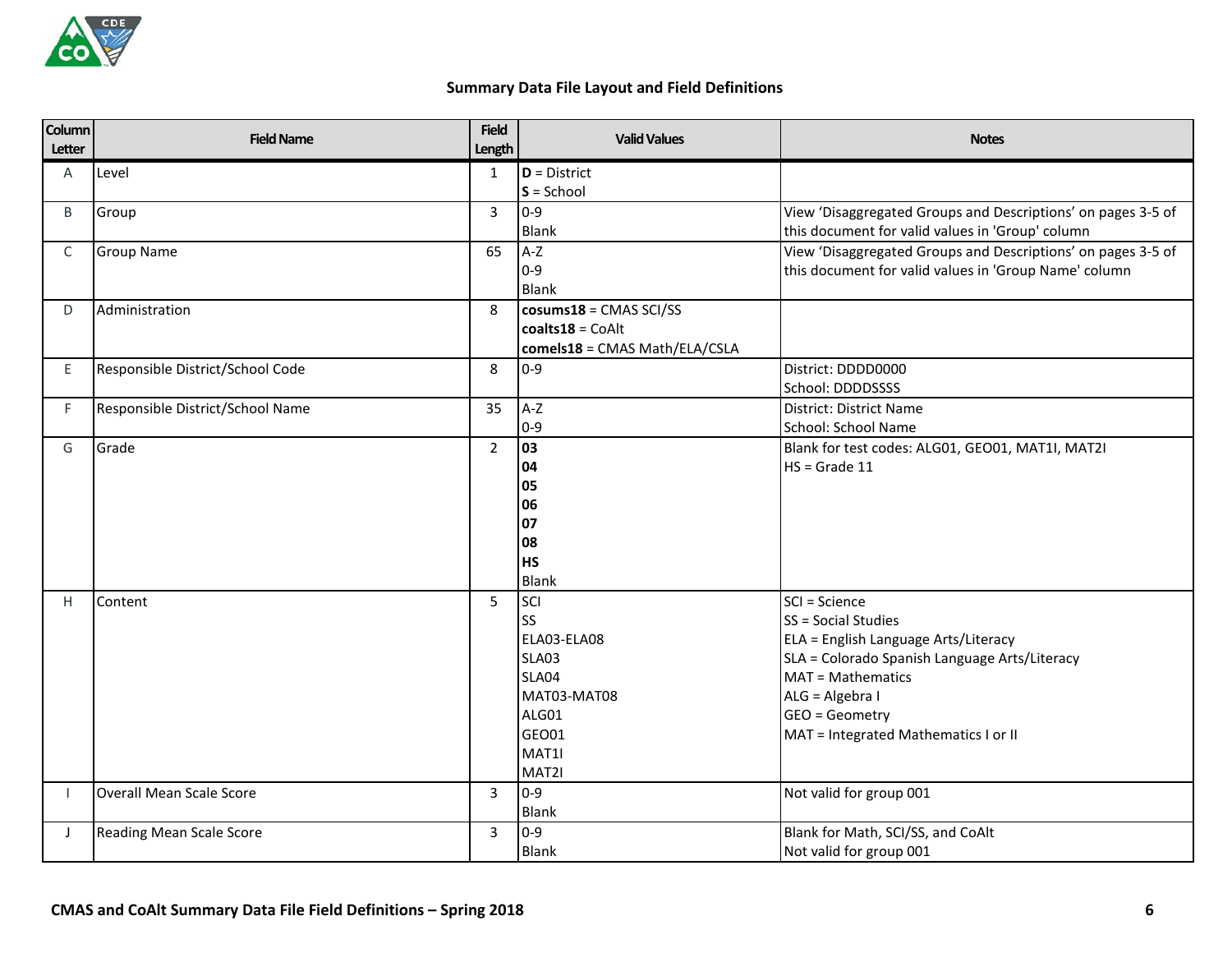

| <b>Column</b><br>Letter | <b>Field Name</b>                           | <b>Field</b><br>Length | <b>Valid Values</b> | <b>Notes</b>                                |
|-------------------------|---------------------------------------------|------------------------|---------------------|---------------------------------------------|
| К                       | <b>Writing Percent Correct</b>              | $\overline{3}$         | $0 - 9$             | Blank for Math, SCI/SS, and CoAlt           |
|                         |                                             |                        | <b>Blank</b>        | Not valid for group 001                     |
| L                       | <b>Total Number - Overall</b>               | $\overline{7}$         | $0 - 9$             | <b>Total Number of Students</b>             |
|                         |                                             |                        | <b>Blank</b>        |                                             |
| M                       | Total Number Performance Level 1            | $\overline{7}$         | $0 - 9$             | Not valid for group 001                     |
|                         | (Did Not Meet or Partially Met or Emerging) |                        | Blank               |                                             |
|                         |                                             |                        |                     | Math/ELA/CSLA - Did Not Meet                |
|                         |                                             |                        |                     | SCI/SS - Partially Met                      |
|                         |                                             |                        |                     | CoAlt - Emerging                            |
| N                       | Percent Performance Level 1                 | 6                      | $0.00 - 100.00$     | Not valid for group 001                     |
|                         | (Did Not Meet or Partially Met or Emerging) |                        | Blank               |                                             |
|                         |                                             |                        |                     | Math/ELA/CSLA - Did Not Meet                |
|                         |                                             |                        |                     | SCI/SS - Partially Met                      |
|                         |                                             |                        |                     | CoAlt - Emerging                            |
| $\circ$                 | Total Number Performance Level 2            | $\overline{7}$         | $0 - 9$             | Not valid for group 001                     |
|                         | (Partially Met or Approaching)              |                        | <b>Blank</b>        |                                             |
|                         |                                             |                        |                     | Math/ELA/CSLA - Partially Met               |
|                         |                                             |                        |                     | SCI/SS - Approaching                        |
|                         |                                             |                        |                     | CoAlt - Approaching                         |
| P                       | Percent Performance Level 2                 | 6                      | 0.00-100.00         | Not valid for group 001                     |
|                         | (Partially Met or Approaching)              |                        | Blank               |                                             |
|                         |                                             |                        |                     | Math/ELA/CSLA - Partially Met               |
|                         |                                             |                        |                     | SCI/SS - Approaching<br>CoAlt - Approaching |
|                         | Total Number Performance Level 3            | $\overline{7}$         | $0 - 9$             | Not valid for group 001                     |
| Q                       | (Approaching or Met or At Target)           |                        | <b>Blank</b>        |                                             |
|                         |                                             |                        |                     | Math/ELA/CSLA - Approaching                 |
|                         |                                             |                        |                     | SCI/SS - Met                                |
|                         |                                             |                        |                     | CoAlt - At Target                           |
| R.                      | Percent Performance Level 3                 | 6                      | 0.00-100.00         | Not valid for group 001                     |
|                         | (Approaching or Met or At Target)           |                        | Blank               |                                             |
|                         |                                             |                        |                     | Math/ELA/CSLA - Approaching                 |
|                         |                                             |                        |                     | SCI/SS - Met                                |
|                         |                                             |                        |                     | CoAlt - At Target                           |
| S                       | Total Number Performance Level 4            | $\overline{7}$         | $0 - 9$             | Not valid for group 001                     |
|                         | (Met or Exceeded or Advanced)               |                        | <b>Blank</b>        |                                             |
|                         |                                             |                        |                     | Math/ELA/CSLA - Met                         |
|                         |                                             |                        |                     | SCI/SS - Exceeded                           |
|                         |                                             |                        |                     | CoAlt - Advanced                            |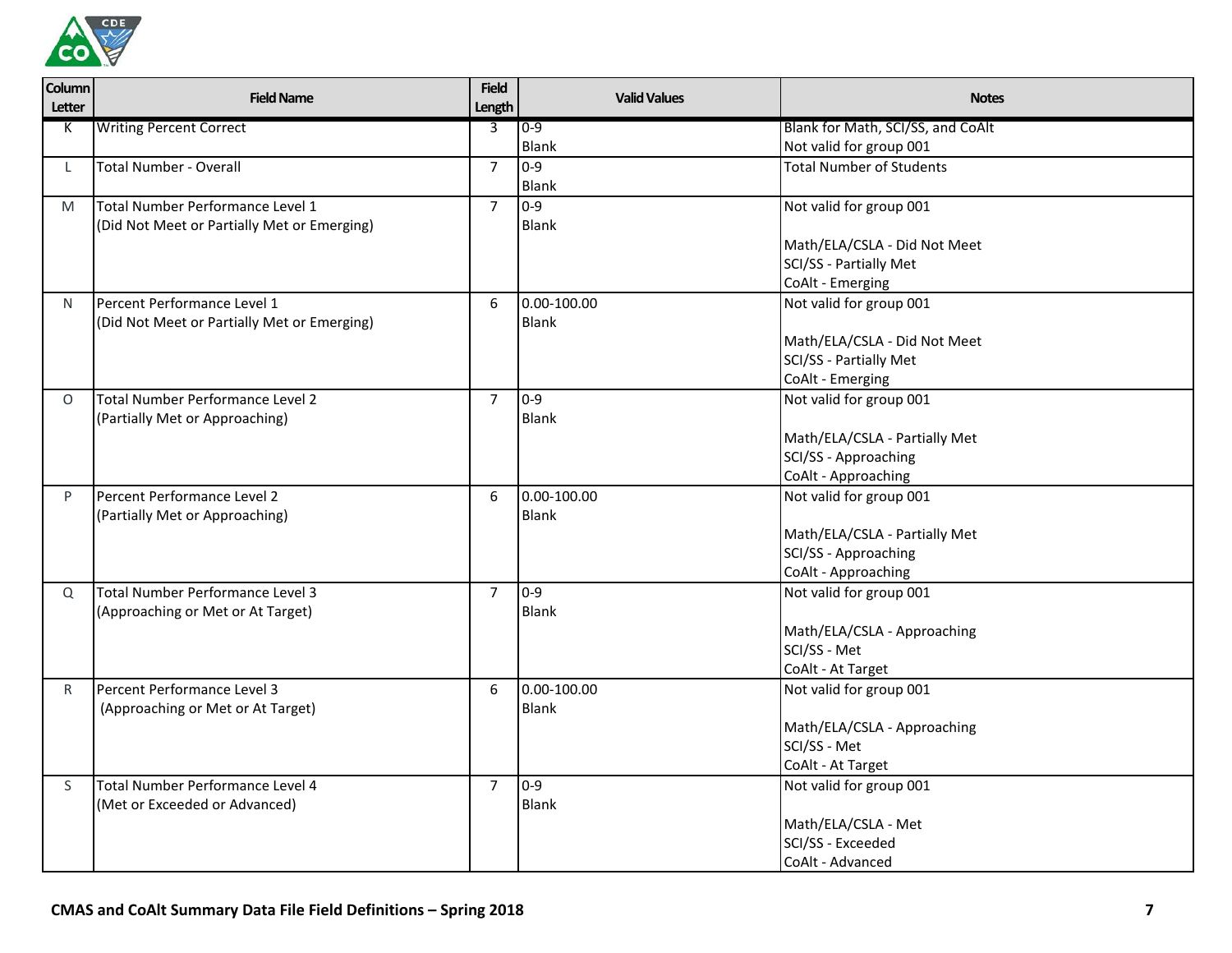

| Column<br>Letter | <b>Field Name</b>                                  | <b>Field</b><br>Length | <b>Valid Values</b> | <b>Notes</b>                                         |
|------------------|----------------------------------------------------|------------------------|---------------------|------------------------------------------------------|
|                  | Percent Performance Level 4                        | 6                      | $0.00 - 100.00$     | Not valid for group 001                              |
|                  | (Met or Exceeded or Advanced)                      |                        | Blank               |                                                      |
|                  |                                                    |                        |                     | Math/ELA/CSLA - Met                                  |
|                  |                                                    |                        |                     | SCI/SS - Exceeded                                    |
|                  |                                                    |                        | $0 - 9$             | CoAlt - Advanced                                     |
| $\mathbf{U}$     | Total Number Performance Level 5<br>(Exceeded)     | $\overline{7}$         | <b>Blank</b>        | Not valid for group 001                              |
|                  |                                                    |                        |                     | Math/ELA/CSLA - Exceeded                             |
|                  |                                                    |                        |                     | SCI/SS - N/A                                         |
|                  |                                                    |                        |                     | CoAlt - N/A                                          |
| $\vee$           | Percent Performance Level 5                        | 6                      | 0.00-100.00         | Not valid for group 001                              |
|                  | (Exceeded)                                         |                        | <b>Blank</b>        |                                                      |
|                  |                                                    |                        |                     | Math/ELA/CSLA - Exceeded                             |
|                  |                                                    |                        |                     | SCI/SS - N/A                                         |
|                  |                                                    |                        |                     | CoAlt - N/A                                          |
| W                | Total Number - No Scores Reported                  | $\overline{7}$         | $0 - 9$             | Not valid for group 002                              |
|                  |                                                    |                        | Blank               |                                                      |
| $\times$         | Percent - No Scores                                | 3                      | $0 - 100$           | $0 = For group 002$                                  |
|                  |                                                    |                        | <b>Blank</b>        |                                                      |
| Y                | <b>Overall Percent Correct</b>                     | 3                      | $0 - 100$           | Valid for group 002 only, blank for all other groups |
|                  |                                                    |                        | Blank               |                                                      |
| Z                | Overall Number Performance Level 3/4 or 4/5        | 6                      | $0 - 9$             | Not valid for group 001                              |
|                  | (Met and Exceeded or At Target and Advanced)       |                        | Blank               |                                                      |
| AA               | Overall Percent Performance Level 3/4 or 4/5       | 6                      | 0.00-100.00         | Not valid for group 001                              |
|                  | (Met and Exceeded or At Target and Advanced)       |                        | <b>Blank</b>        |                                                      |
| AB               | Total Number DEFAULT: Student Record to be Scored  | 6                      | $0 - 9$             | Number of Valid Scores                               |
|                  |                                                    |                        | Blank               |                                                      |
| AC               | Other Assessment OR Duplicate                      | 6                      | $0 - 9$             | Valid for group 001 only, blank for all other groups |
|                  |                                                    |                        | <b>Blank</b>        |                                                      |
| AD               | Total Number 1st Year in US English Learner        | $6\,$                  | $0 - 9$             | Blank for SCI/SS and CoAlt and Math                  |
|                  |                                                    |                        | <b>Blank</b>        | Valid for group 001 only, blank for all other groups |
| AE               | Total Number Interrupted and Not Completed         | 6                      | $0 - 9$             | Valid for group 001 only, blank for all other groups |
|                  |                                                    |                        | Blank<br>$0 - 9$    |                                                      |
| AF               | <b>Total Number Withdrew Before/During Testing</b> | 6                      | <b>Blank</b>        | Valid for group 001 only, blank for all other groups |
|                  | <b>Total Number Student Test Refusal</b>           | $6\,$                  | $0 - 9$             | Valid for group 001 only, blank for all other groups |
| AG               |                                                    |                        | Blank               |                                                      |
| AH               | <b>Total Number State Use</b>                      | 6                      | $0 - 9$             | Valid for group 001 only, blank for all other groups |
|                  |                                                    |                        | Blank               |                                                      |
|                  |                                                    |                        |                     |                                                      |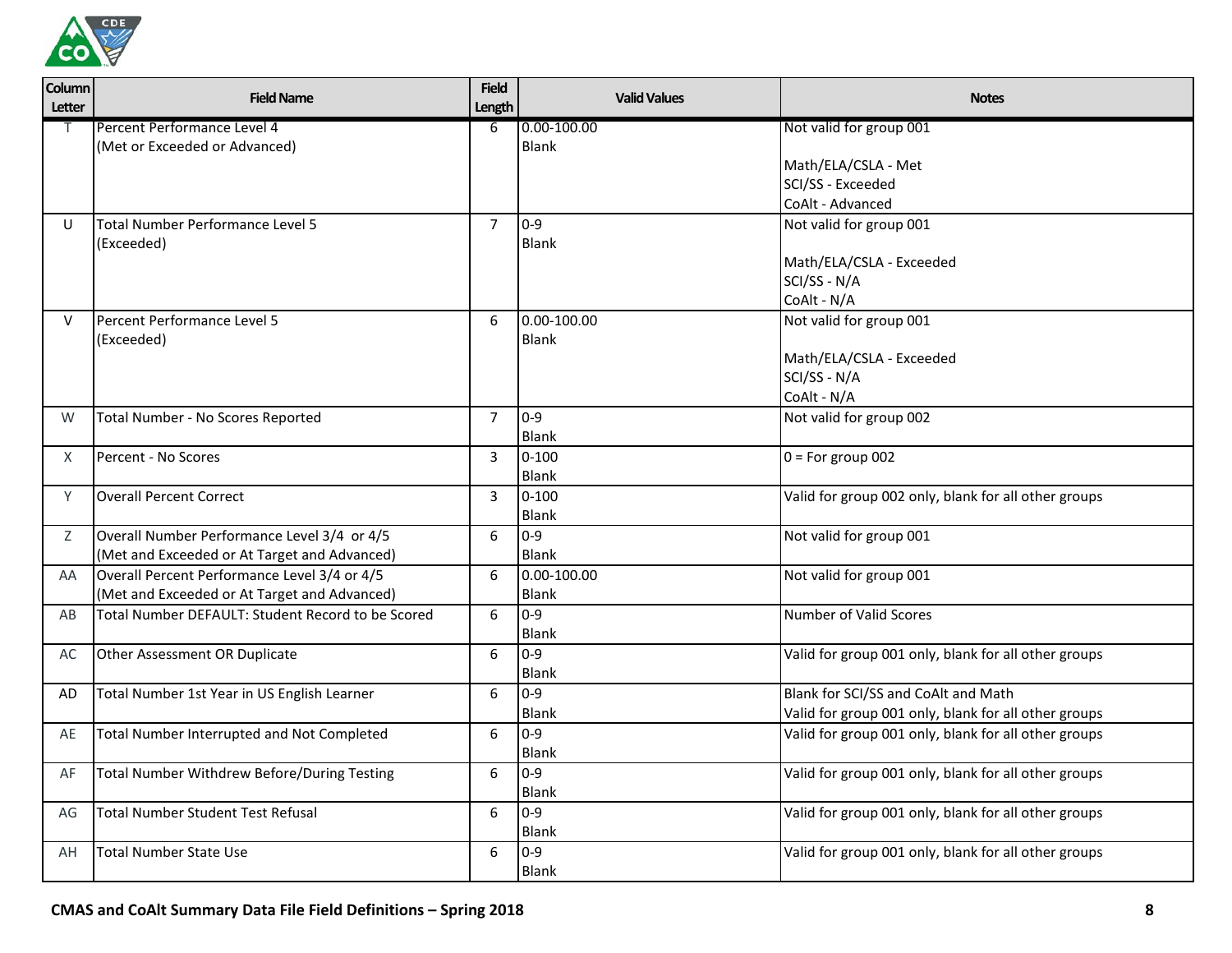

| Column<br><b>Letter</b> | <b>Field Name</b>                              | <b>Field</b><br>Length | <b>Valid Values</b>       | <b>Notes</b>                                                                                                                                                   |
|-------------------------|------------------------------------------------|------------------------|---------------------------|----------------------------------------------------------------------------------------------------------------------------------------------------------------|
| AI                      | <b>Total Number Non-approved Accommodation</b> | 6                      | $0 - 9$<br><b>Blank</b>   | Valid for group 001 only, blank for all other groups                                                                                                           |
| AJ                      | <b>Total Number Misadministration</b>          | 6                      | $0 - 9$<br><b>Blank</b>   | Valid for group 001 only, blank for all other groups                                                                                                           |
| АK                      | <b>Total Number Medical Exemption</b>          | 6                      | $0 - 9$<br><b>Blank</b>   | Valid for group 001 only, blank for all other groups                                                                                                           |
| AL                      | Total Number Part Time Public/Home School      | 6                      | $0 - 9$<br><b>Blank</b>   | Valid for group 001 only, blank for all other groups                                                                                                           |
| <b>AM</b>               | <b>Total Number Parent Excuse</b>              | 6                      | $0 - 9$<br><b>Blank</b>   | Valid for group 001 only, blank for all other groups                                                                                                           |
| AN                      | Not Attempted                                  | 6                      | $0 - 9$<br><b>Blank</b>   | Valid for group 001 only, blank for all other groups                                                                                                           |
| AO                      | <b>Total Number Absent</b>                     | 6                      | $0 - 9$<br>Blank          | Valid for group 001 only, blank for all other groups                                                                                                           |
| AP                      | <b>Overall Standard Deviation</b>              | $\overline{3}$         | $0 - 9$<br>Blank          | <b>Blank for CoAlt</b><br>Valid for group 002 only, blank for all other groups                                                                                 |
| AQ                      | <b>Filler Field</b>                            | $9\,$                  | N/A                       |                                                                                                                                                                |
| AR                      | Standard 1 Mean Scale Score                    | $\overline{3}$         | $0 - 9$<br><b>Blank</b>   | Blank for CoAlt and Math/ELA/CSLA<br>Valid for group 002 only, blank for all other groups<br>SS standard is History<br>SCI standard is Physical                |
| AS                      | <b>Standard 2 Mean Scale Score</b>             | 3                      | $0 - 9$<br><b>Blank</b>   | Blank for CoAlt and Math/ELA/CSLA<br>Valid for group 002 only, blank for all other groups<br>SS standard is Geography<br>SCI standard is Life                  |
| AT                      | <b>Standard 3 Mean Scale Score</b>             | 3                      | $0 - 9$<br>Blank          | Blank for CoAlt and Math/ELA/CSLA<br>Valid for group 002 only, blank for all other groups<br>SS standard is Economics<br>SCI standard is Earth Systems         |
| AU                      | Standard 4 Mean Scale Score                    | 3                      | $0 - 9$<br><b>Blank</b>   | Blank for CoAlt and Math/ELA/CSLA<br>Valid for group 002 only, blank for all other groups<br>SS standard is Civics<br>SCI standard is Scientific Investigation |
| AV                      | Constructed Response Mean Scale Score          | 3                      | $0-9$<br><b>Blank</b>     | Blank for CoAlt and Math/ELA/CSLA<br>Valid for group 002 only, blank for all other groups                                                                      |
| <b>AW</b>               | <b>Constructed Response Percent Correct</b>    | 3                      | $0 - 100$<br><b>Blank</b> | Blank for CoAlt and Math/ELA/CSLA<br>Valid for group 002 only, blank for all other groups                                                                      |
| AX                      | Selected Response Mean Scale Score             | 3                      | $0 - 9$<br>Blank          | Blank for CoAlt and Math/ELA/CSLA<br>Valid for group 002 only, blank for all other groups                                                                      |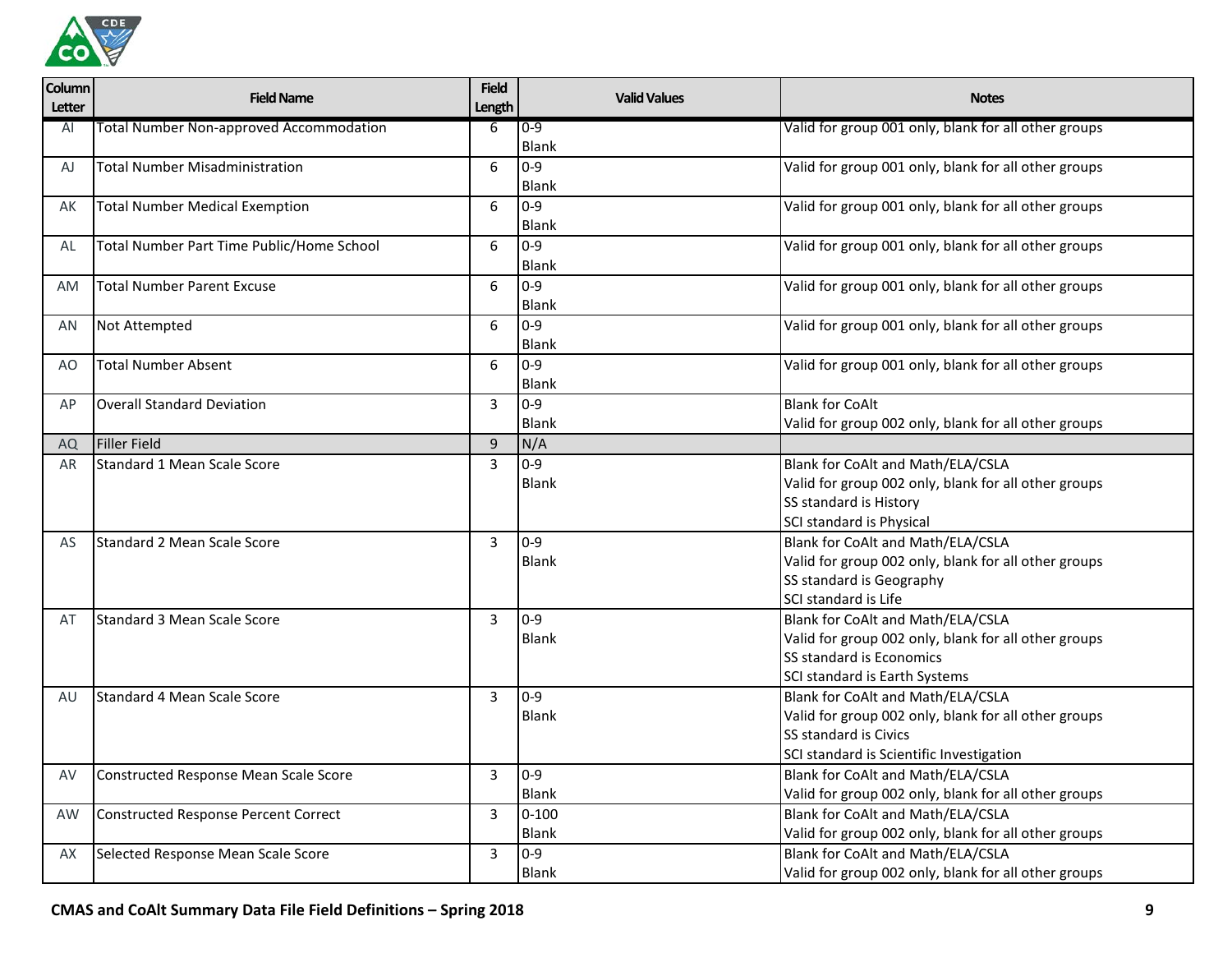

| <b>Column</b><br>Letter | <b>Field Name</b>                      | <b>Field</b><br>Length | <b>Valid Values</b> | <b>Notes</b>                                         |
|-------------------------|----------------------------------------|------------------------|---------------------|------------------------------------------------------|
| AY                      | Selected Response Percent Correct      | 3                      | $0 - 100$           | Blank for CoAlt and Math/ELA/CSLA                    |
|                         |                                        |                        | Blank               | Valid for group 002 only, blank for all other groups |
| <b>AZ</b>               | Filler Field                           | $\overline{3}$         | N/A                 |                                                      |
| <b>BA</b>               | <b>Standard 1 Percent Correct</b>      | 3                      | $0 - 100$           | Valid for group 002 only, blank for all other groups |
|                         |                                        |                        | Blank               | SS standard is History                               |
|                         |                                        |                        |                     | SCI standard is Physical                             |
|                         |                                        |                        |                     | ELA or CSLA subclaim is Reading-RL                   |
|                         |                                        |                        |                     | MATH subclaim is Major Content                       |
| <b>BB</b>               | <b>Standard 2 Percent Correct</b>      | 3                      | $0 - 100$           | Valid for group 002 only, blank for all other groups |
|                         |                                        |                        | Blank               | SS standard is Geography                             |
|                         |                                        |                        |                     | SCI standard is Life                                 |
|                         |                                        |                        |                     | ELA or CSLA subclaim is Reading-RI                   |
|                         |                                        |                        |                     | MATH subclaim is Reasoning                           |
| BC.                     | Standard 3 Percent Correct             | 3                      | $0 - 100$           | Valid for group 002 only, blank for all other groups |
|                         |                                        |                        | <b>Blank</b>        | SS standard is Economics                             |
|                         |                                        |                        |                     | SCI standard is Earth Systems                        |
|                         |                                        |                        |                     | ELA or CSLA subclaim is Reading-RV                   |
|                         |                                        |                        |                     | MATH subclaim is Modeling                            |
| <b>BD</b>               | Standard 4 Percent Correct             | 3                      | $0 - 100$           | Valid for group 002 only, blank for all other groups |
|                         |                                        |                        | Blank               | Blank for CMAS Science and CoAlt                     |
|                         |                                        |                        |                     | SS standard is Civics                                |
|                         |                                        |                        |                     | ELA or CSLA subclaim is Writing-WE                   |
|                         |                                        |                        |                     | MATH subclaim is Supporting Content                  |
| <b>BE</b>               | <b>Standard 5 Percent Correct</b>      | 3                      | $0 - 100$           | Blank for CoAlt, SCI/SS and MATH                     |
|                         |                                        |                        | <b>Blank</b>        | Valid for group 002 only, blank for all other groups |
|                         |                                        |                        |                     | ELA or CSLA subclaim is Writing-WKL                  |
| <b>BF</b>               | Standard 1 Number Proficiency Level 1  | 6                      | $0 - 9$             | <b>Blank for CoAlt</b>                               |
|                         |                                        |                        | <b>Blank</b>        | Valid for group 002 only, blank for all other groups |
|                         |                                        |                        |                     | SS standard is History                               |
|                         |                                        |                        |                     | SCI standard is Physical                             |
|                         |                                        |                        |                     | ALG01/GEO01/MAT1I/MAT2I subclaim is Major Content    |
| BG                      | Standard 1 Percent Proficiency Level 1 | 3                      | $0 - 100$           | Blank for CoAlt, ELA and MATH 3-8                    |
|                         |                                        |                        | <b>Blank</b>        | Valid for group 002 only, blank for all other groups |
| BH                      | Standard 1 Number Proficiency Level 2  | 6                      | $0 - 9$             | Blank for CoAlt, ELA and MATH 3-8                    |
|                         |                                        |                        | <b>Blank</b>        | Valid for group 002 only, blank for all other groups |
|                         |                                        |                        |                     | SS standard is History                               |
|                         |                                        |                        |                     | SCI standard is Physical                             |
|                         |                                        |                        |                     | ALG01/GEO01/MAT1I/MAT2I subclaim is Major Content    |
| BI                      | Standard 1 Percent Proficiency Level 2 | 3                      | $0 - 100$           | Blank for CoAlt, ELA and MATH 3-8                    |
|                         |                                        |                        | Blank               | Valid for group 002 only, blank for all other groups |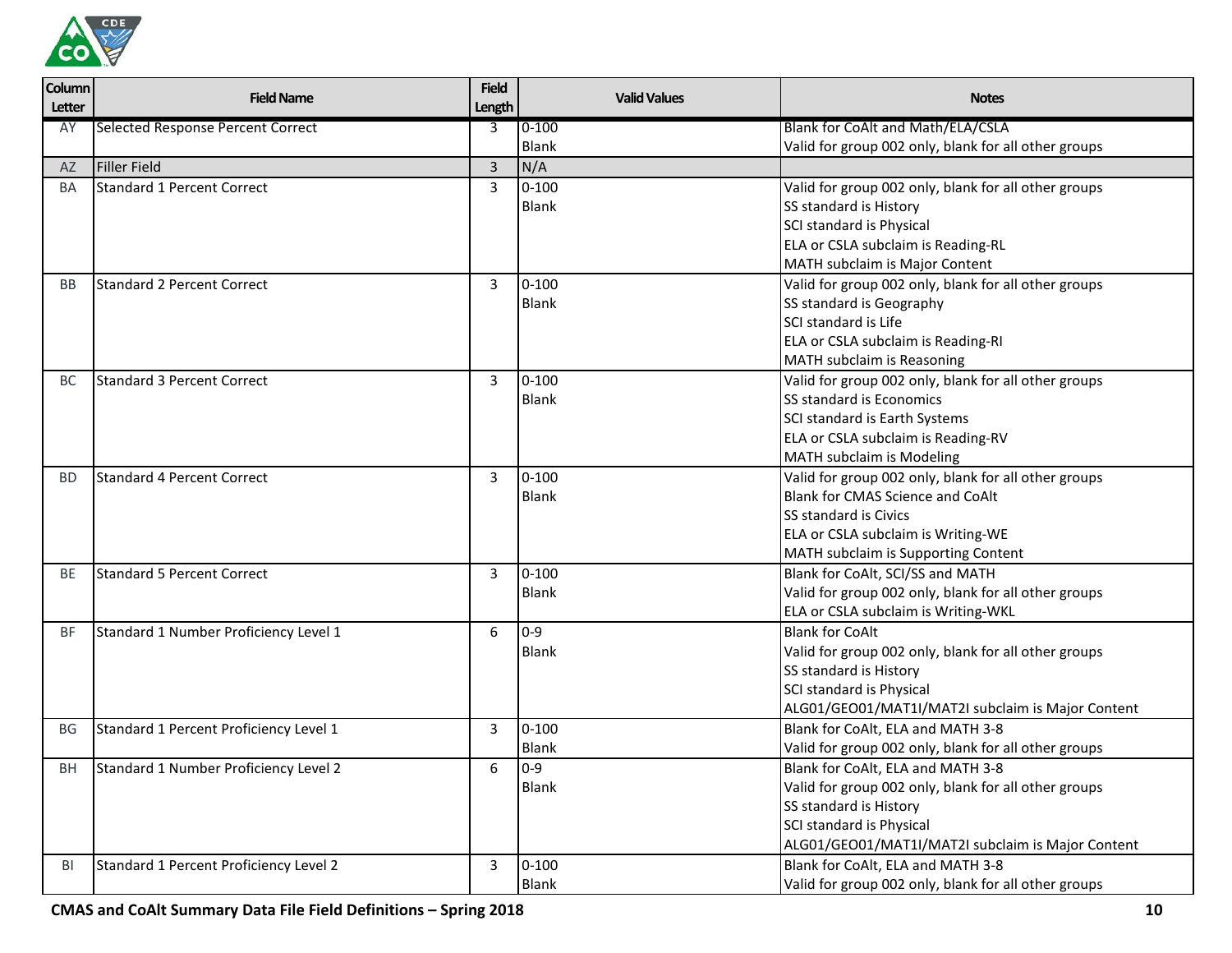

| <b>Column</b><br>Letter | <b>Field Name</b>                      | <b>Field</b><br>Length | <b>Valid Values</b> | <b>Notes</b>                                         |
|-------------------------|----------------------------------------|------------------------|---------------------|------------------------------------------------------|
| BJ                      | Standard 1 Number Proficiency Level 3  | 6                      | $0 - 9$             | Blank for CoAlt, ELA and MATH 3-8                    |
|                         |                                        |                        | <b>Blank</b>        | Valid for group 002 only, blank for all other groups |
|                         |                                        |                        |                     | SS standard is History                               |
|                         |                                        |                        |                     | SCI standard is Physical                             |
|                         |                                        |                        |                     | ALG01/GEO01/MAT1I/MAT2I subclaim is Major Content    |
| BK                      | Standard 1 Percent Proficiency Level 3 | 3                      | $0 - 100$           | Blank for CoAlt, ELA and MATH 3-8                    |
|                         |                                        |                        | <b>Blank</b>        | Valid for group 002 only, blank for all other groups |
| BL                      | Standard 2 Number Proficiency Level 1  | 6                      | $0 - 9$             | Blank for CoAlt, ELA and MATH 3-8                    |
|                         |                                        |                        | <b>Blank</b>        | Valid for group 002 only, blank for all other groups |
|                         |                                        |                        |                     | SS standard is Geography                             |
|                         |                                        |                        |                     | SCI standard is Life                                 |
|                         |                                        |                        |                     | ALG01/GEO01/MAT1I/MAT2I subclaim is Reasoning        |
| BM                      | Standard 2 Percent Proficiency Level 1 | 3                      | $0 - 100$           | Blank for CoAlt, ELA and MATH 3-8                    |
|                         |                                        |                        | <b>Blank</b>        | Valid for group 002 only, blank for all other groups |
| <b>BN</b>               | Standard 2 Number Proficiency Level 2  | 6                      | $0 - 9$             | Blank for CoAlt, ELA and MATH 3-8                    |
|                         |                                        |                        | <b>Blank</b>        | Valid for group 002 only, blank for all other groups |
|                         |                                        |                        |                     | SS standard is Geography                             |
|                         |                                        |                        |                     | SCI standard is Life                                 |
|                         |                                        |                        |                     | ALG01/GEO01/MAT1I/MAT2I subclaim is Reasoning        |
| <b>BO</b>               | Standard 2 Percent Proficiency Level 2 | 3                      | $0 - 100$           | Blank for CoAlt, ELA and MATH 3-8                    |
|                         |                                        |                        | <b>Blank</b>        | Valid for group 002 only, blank for all other groups |
| <b>BP</b>               | Standard 2 Number Proficiency Level 3  | 6                      | $0 - 9$             | Blank for CoAlt, ELA and MATH 3-8                    |
|                         |                                        |                        | Blank               | Valid for group 002 only, blank for all other groups |
|                         |                                        |                        |                     | SS standard is Geography                             |
|                         |                                        |                        |                     | SCI standard is Life                                 |
|                         |                                        |                        |                     | ALG01/GEO01/MAT1I/MAT2I subclaim is Reasoning        |
| <b>BQ</b>               | Standard 2 Percent Proficiency Level 3 | 3                      | $0 - 100$           | Blank for CoAlt, ELA and MATH 3-8                    |
|                         |                                        |                        | <b>Blank</b>        | Valid for group 002 only, blank for all other groups |
| <b>BR</b>               | Standard3 Number Proficiency Level 1   | 6                      | $0 - 9$             | Blank for CoAlt, ELA and MATH 3-8                    |
|                         |                                        |                        | Blank               | Valid for group 002 only, blank for all other groups |
|                         |                                        |                        |                     | SS standard is Economics                             |
|                         |                                        |                        |                     | SCI standard is Earth Systems                        |
|                         |                                        |                        |                     | ALG01/GEO01/MAT1I/MAT2I subclaim is Modeling         |
| <b>BS</b>               | Standard 3 Percent Proficiency Level 1 | 3                      | $0 - 100$           | Blank for CoAlt, ELA and MATH 3-8                    |
|                         |                                        |                        | Blank               | Valid for group 002 only, blank for all other groups |
| <b>BT</b>               | Standard 3 Number Proficiency Level 2  | 6                      | $0 - 9$             | Blank for CoAlt, ELA and MATH 3-8                    |
|                         |                                        |                        | Blank               | Valid for group 002 only, blank for all other groups |
|                         |                                        |                        |                     | SS standard is Economics                             |
|                         |                                        |                        |                     | SCI standard is Earth Systems                        |
|                         |                                        |                        |                     | ALG01/GEO01/MAT1I/MAT2I subclaim is Modeling         |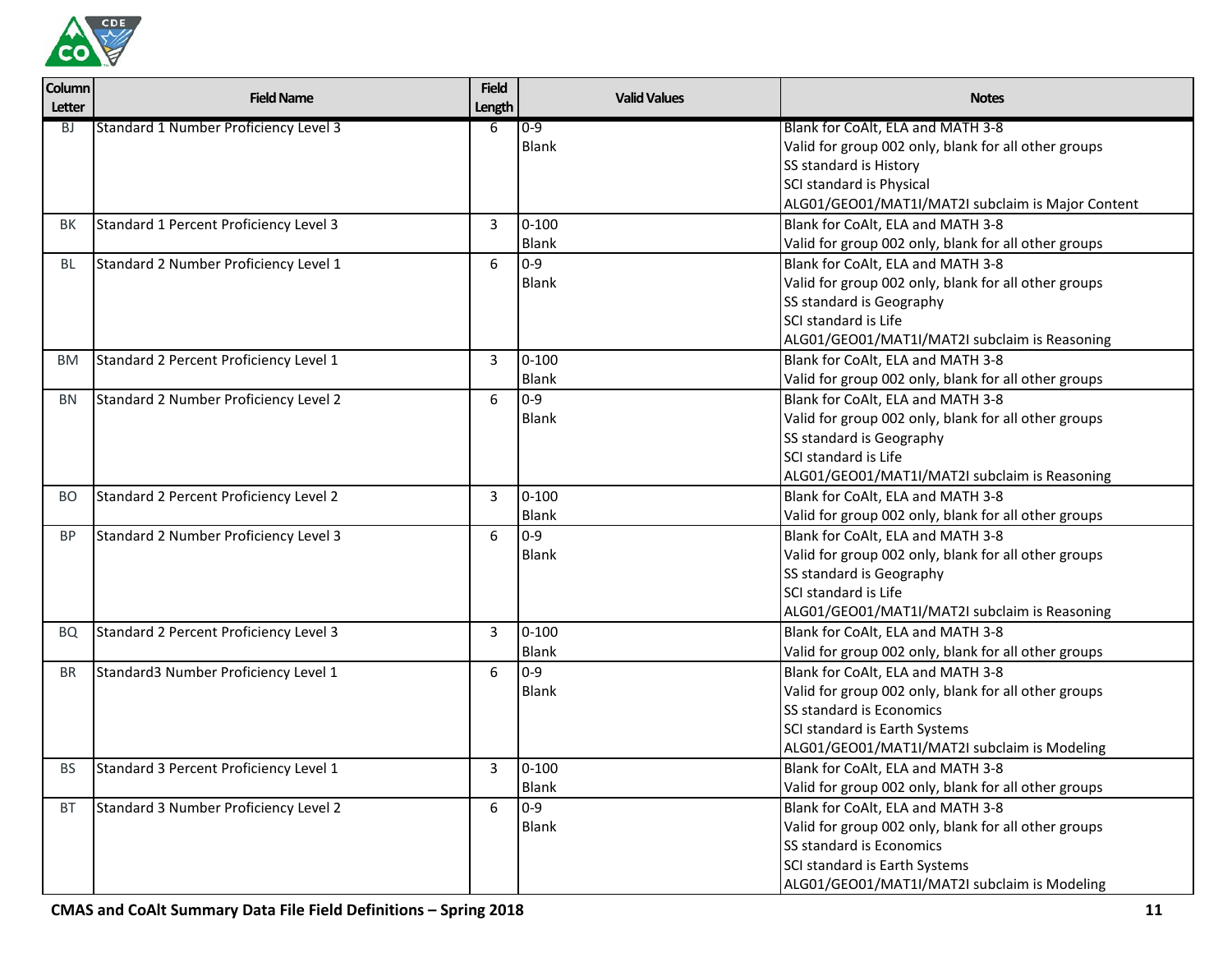

| Column<br><b>Letter</b> | <b>Field Name</b>                              | <b>Field</b><br>Length | <b>Valid Values</b> | <b>Notes</b>                                                                                       |
|-------------------------|------------------------------------------------|------------------------|---------------------|----------------------------------------------------------------------------------------------------|
| <b>BU</b>               | Standard 3 Percent Proficiency Level 2         | 3                      | $0 - 100$           | Blank for CoAlt, ELA and MATH 3-8                                                                  |
|                         |                                                |                        | <b>Blank</b>        | Valid for group 002 only, blank for all other groups                                               |
| <b>BV</b>               | Standard 3 Number Proficiency Level 3          | $6\phantom{1}$         | $0 - 9$             | Blank for CoAlt, ELA and MATH 3-8                                                                  |
|                         |                                                |                        | <b>Blank</b>        | Valid for group 002 only, blank for all other groups                                               |
|                         |                                                |                        |                     | SS standard is Economics                                                                           |
|                         |                                                |                        |                     | SCI standard is Earth Systems                                                                      |
|                         |                                                |                        |                     | ALG01/GEO01/MAT1I/MAT2I subclaim is Modeling                                                       |
| <b>BW</b>               | Standard 3 Percent Proficiency Level 3         | 3                      | $0 - 100$           | Blank for CoAlt, ELA and MATH 3-8                                                                  |
|                         |                                                |                        | <b>Blank</b>        | Valid for group 002 only, blank for all other groups                                               |
| <b>BX</b>               | Standard 4 Number Proficiency Level 1          | 6                      | $0 - 9$             | Blank for CoAlt, ELA and MATH 3-8                                                                  |
|                         |                                                |                        | <b>Blank</b>        | Valid for group 002 only, blank for all other groups                                               |
|                         |                                                |                        |                     | SS standard is Civics                                                                              |
|                         |                                                |                        |                     | SCI standard is Scientific Investigation                                                           |
|                         |                                                |                        |                     | ALG01/GEO01/MAT1I/MAT2I subclaim is Supporting Content                                             |
| <b>BY</b>               | Standard 4 Percent Proficiency Level 1         | 3                      | $0 - 100$           | Blank for CoAlt, ELA and MATH 3-8                                                                  |
|                         |                                                |                        | <b>Blank</b>        | Valid for group 002 only, blank for all other groups                                               |
| <b>BZ</b>               | Standard 4 Number Proficiency Level 2          | 6                      | $0 - 9$             | Blank for CoAlt, ELA and MATH 3-8                                                                  |
|                         |                                                |                        | Blank               | Valid for group 002 only, blank for all other groups                                               |
|                         |                                                |                        |                     | SS standard is Civics                                                                              |
|                         |                                                |                        |                     | SCI standard is Scientific Investigation                                                           |
|                         |                                                |                        |                     | ALG01/GEO01/MAT1I/MAT2I subclaim is Supporting Content                                             |
| CA                      | Standard 4 Percent Proficiency Level 2         | 3                      | $0 - 100$           | Blank for CoAlt, ELA and MATH 3-8                                                                  |
|                         |                                                |                        | <b>Blank</b>        | Valid for group 002 only, blank for all other groups                                               |
| CB                      | Standard 4 Number Proficiency Level 3          | 6                      | $0 - 9$             | Blank for CoAlt, ELA and MATH 3-8                                                                  |
|                         |                                                |                        | <b>Blank</b>        | Valid for group 002 only, blank for all other groups                                               |
|                         |                                                |                        |                     | <b>SS standard is Civics</b>                                                                       |
|                         |                                                |                        |                     | SCI standard is Scientific Investigation<br>ALG01/GEO01/MAT1I/MAT2I subclaim is Supporting Content |
|                         |                                                | 3                      | $0 - 100$           | Blank for CoAlt, ELA and MATH 3-8                                                                  |
| CC                      | Standard 4 Percent Proficiency Level 3         |                        | <b>Blank</b>        | Valid for group 002 only, blank for all other groups                                               |
|                         |                                                | 300                    | $0 - 100$           | Blank for CoAlt and Math/ELA/CSLA                                                                  |
| <b>CD</b>               | Item Response Percent of Average Points Earned |                        | <b>Blank</b>        | Valid for group 002 only, blank for all other groups                                               |
| <b>CE</b>               | Filler Field                                   | 25                     | N/A                 |                                                                                                    |
|                         |                                                |                        |                     |                                                                                                    |
| <b>CF</b>               | Standard 1 PGC 1 Percent Correct               | 3                      | $0 - 100$           | Blank for CoAlt and Math/ELA/CSLA                                                                  |
|                         |                                                |                        | Blank               | Valid for group 002 only, blank for all other groups                                               |
| CG                      | Standard 1 PGC 2 Percent Correct               | 3                      | $0 - 100$<br>Blank  | Blank for CoAlt and Math/ELA/CSLA                                                                  |
|                         |                                                |                        |                     | Valid for group 002 only, blank for all other groups                                               |
| CH.                     | Standard 1 PGC 3 Percent Correct               | $\overline{3}$         | $0 - 100$           | Blank for CoAlt and Math/ELA/CSLA                                                                  |
|                         |                                                |                        | <b>Blank</b>        | Valid for group 002 only, blank for all other groups                                               |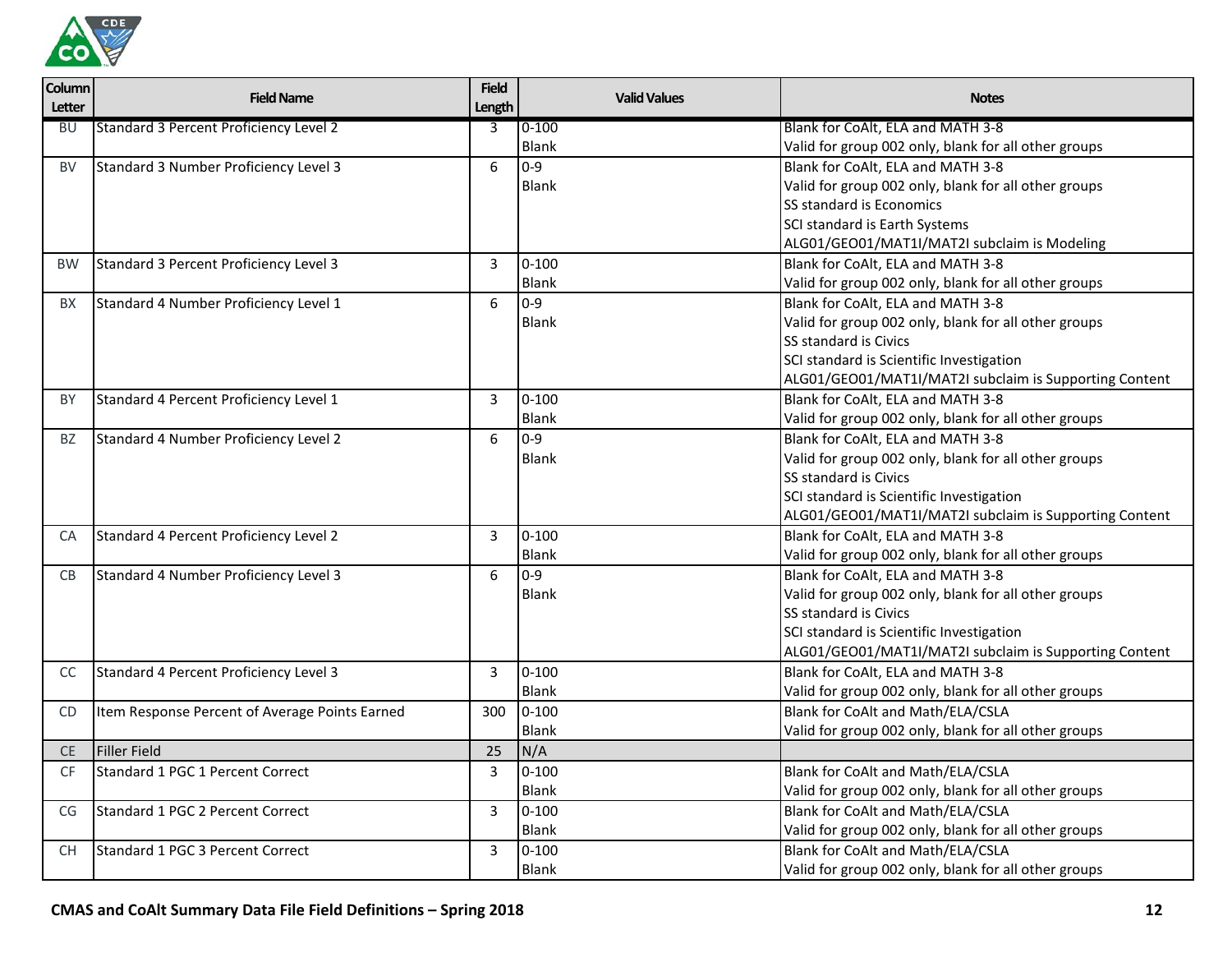

| <b>Column</b><br>Letter | <b>Field Name</b>                | <b>Field</b><br>Length | <b>Valid Values</b> | <b>Notes</b>                                         |
|-------------------------|----------------------------------|------------------------|---------------------|------------------------------------------------------|
| CI.                     | <b>Filler Field</b>              | 6                      | N/A                 |                                                      |
| CJ                      | Standard 2 PGC 1 Percent Correct | 3                      | $0 - 100$           | Blank for CoAlt and Math/ELA/CSLA                    |
|                         |                                  |                        | Blank               | Valid for group 002 only, blank for all other groups |
| CK.                     | Standard 2 PGC 2 Percent Correct | 3                      | $0 - 100$           | Blank for CoAlt and Math/ELA/CSLA                    |
|                         |                                  |                        | <b>Blank</b>        | Valid for group 002 only, blank for all other groups |
| <b>CL</b>               | Standard 2 PGC 3 Percent Correct | 3                      | $0 - 100$           | Blank for CoAlt and Math/ELA/CSLA                    |
|                         |                                  |                        | <b>Blank</b>        | Valid for group 002 only, blank for all other groups |
| <b>CM</b>               | Standard 2 PGC 4 Percent Correct | 3                      | $0 - 100$           | Blank for CoAlt and Math/ELA/CSLA                    |
|                         |                                  |                        | <b>Blank</b>        | Valid for group 002 only, blank for all other groups |
| <b>CN</b>               | Standard 3 PGC 1 Percent Correct | 3                      | $0 - 100$           | Blank for CoAlt and Math/ELA/CSLA                    |
|                         |                                  |                        | <b>Blank</b>        | Valid for group 002 only, blank for all other groups |
| CO                      | Standard 3 PGC 2 Percent Correct | 3                      | $0 - 100$           | Blank for CoAlt and Math/ELA/CSLA                    |
|                         |                                  |                        | <b>Blank</b>        | Valid for group 002 only, blank for all other groups |
| <b>CP</b>               | Standard 3 PGC 3 Percent Correct | 3                      | $0 - 100$           | Blank for CoAlt and Math/ELA/CSLA                    |
|                         |                                  |                        | <b>Blank</b>        | Valid for group 002 only, blank for all other groups |
| CQ                      | <b>Filler Field</b>              | 6                      | N/A                 |                                                      |
| <b>CR</b>               | Standard 4 PGC 1 Percent Correct | 3                      | $0 - 100$           | Blank for CoAlt and Math/ELA/CSLA                    |
|                         |                                  |                        | <b>Blank</b>        | Valid for group 002 only, blank for all other groups |
| <b>CS</b>               | Standard 4 PGC 2 Percent Correct | 3                      | $0 - 100$           | Blank for CoAlt and Math/ELA/CSLA                    |
|                         |                                  |                        | <b>Blank</b>        | Valid for group 002 only, blank for all other groups |
| <b>CT</b>               | <b>Filler Field</b>              | 12                     | N/A                 |                                                      |
| <b>CU</b>               | Standard 1 GLE 1 Percent Correct | 3                      | $0 - 100$           | Blank for CoAlt and Math/ELA/CSLA                    |
|                         |                                  |                        | <b>Blank</b>        | Valid for group 002 only, blank for all other groups |
| <b>CV</b>               | Standard 1 GLE 2 Percent Correct | 3                      | $0 - 100$           | Blank for CoAlt and Math/ELA/CSLA                    |
|                         |                                  |                        | <b>Blank</b>        | Valid for group 002 only, blank for all other groups |
| <b>CW</b>               | Standard 1 GLE 3 Percent Correct | 3                      | $0 - 100$           | Blank for CoAlt and Math/ELA/CSLA                    |
|                         |                                  |                        | Blank               | Valid for group 002 only, blank for all other groups |
| <b>CX</b>               | Standard 1 GLE 4 Percent Correct | 3                      | $0 - 100$           | Blank for CoAlt and Math/ELA/CSLA                    |
|                         |                                  |                        | <b>Blank</b>        | Valid for group 002 only, blank for all other groups |
| <b>CY</b>               | Standard 1 GLE 5 Percent Correct | 3                      | $0 - 100$           | Blank for CoAlt and Math/ELA/CSLA                    |
|                         |                                  |                        | Blank               | Valid for group 002 only, blank for all other groups |
| CZ                      | Standard 1 GLE 6 Percent Correct | 3                      | $0 - 100$           | Blank for CoAlt and Math/ELA/CSLA                    |
|                         |                                  |                        | <b>Blank</b>        | Valid for group 002 only, blank for all other groups |
| DA                      | Standard 2 GLE 1 Percent Correct | 3                      | $0 - 100$           | Blank for CoAlt and Math/ELA/CSLA                    |
|                         |                                  |                        | <b>Blank</b>        | Valid for group 002 only, blank for all other groups |
| DB                      | Standard 2 GLE 2 Percent Correct | 3                      | $0 - 100$           | Blank for CoAlt and Math/ELA/CSLA                    |
|                         |                                  |                        | Blank               | Valid for group 002 only, blank for all other groups |
| DC                      | Standard 2 GLE 3 Percent Correct | 3                      | $0 - 100$           | Blank for CoAlt and Math/ELA/CSLA                    |
|                         |                                  |                        | Blank               | Valid for group 002 only, blank for all other groups |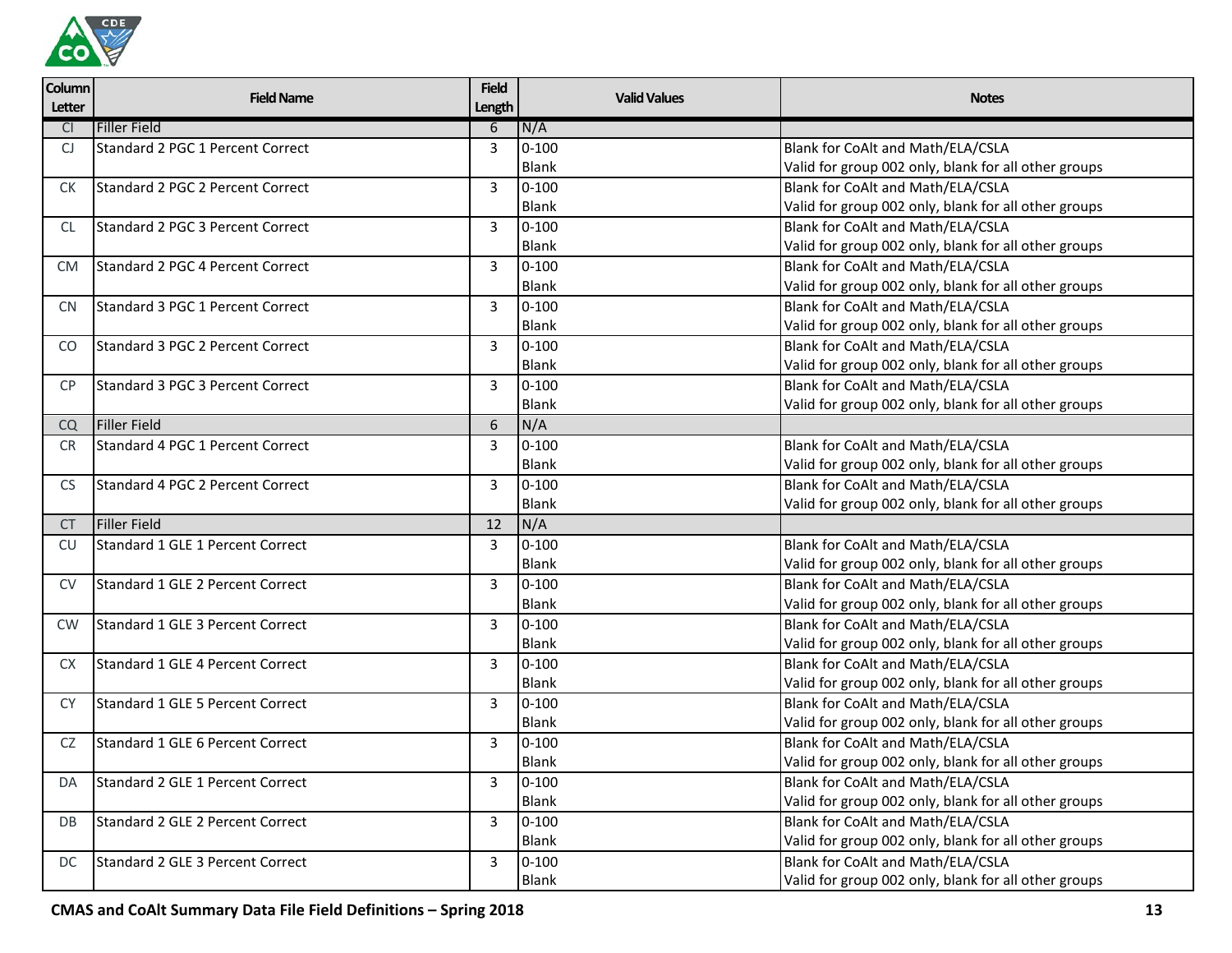

| <b>Column</b><br>Letter | <b>Field Name</b>                       | <b>Field</b><br>Length | <b>Valid Values</b> | <b>Notes</b>                                         |
|-------------------------|-----------------------------------------|------------------------|---------------------|------------------------------------------------------|
| <b>DD</b>               | Standard 2 GLE 4 Percent Correct        | 3                      | $0 - 100$           | Blank for CoAlt and Math/ELA/CSLA                    |
|                         |                                         |                        | <b>Blank</b>        | Valid for group 002 only, blank for all other groups |
| DE                      | <b>Standard 2 GLE 5 Percent Correct</b> | 3                      | $0 - 100$           | Blank for CoAlt and Math/ELA/CSLA                    |
|                         |                                         |                        | Blank               | Valid for group 002 only, blank for all other groups |
| DF                      | Standard 2 GLE 6 Percent Correct        | $\overline{3}$         | $0 - 100$           | Blank for CoAlt and Math/ELA/CSLA                    |
|                         |                                         |                        | <b>Blank</b>        | Valid for group 002 only, blank for all other groups |
| DG.                     | <b>Standard 2 GLE 7 Percent Correct</b> | 3                      | $0 - 100$           | Blank for CoAlt and Math/ELA/CSLA                    |
|                         |                                         |                        | Blank               | Valid for group 002 only, blank for all other groups |
| DH.                     | <b>Standard 2 GLE 8 Percent Correct</b> | 3                      | $0 - 100$           | Blank for CoAlt and Math/ELA/CSLA                    |
|                         |                                         |                        | Blank               | Valid for group 002 only, blank for all other groups |
| DI.                     | <b>Standard 2 GLE 9 Percent Correct</b> | 3                      | $0 - 100$           | Blank for CoAlt and Math/ELA/CSLA                    |
|                         |                                         |                        | Blank               | Valid for group 002 only, blank for all other groups |
| DJ.                     | Standard 3 GLE 1 Percent Correct        | 3                      | $0 - 100$           | Blank for CoAlt and Math/ELA/CSLA                    |
|                         |                                         |                        | <b>Blank</b>        | Valid for group 002 only, blank for all other groups |
| DK.                     | Standard 3 GLE 2 Percent Correct        | 3                      | $0 - 100$           | Blank for CoAlt and Math/ELA/CSLA                    |
|                         |                                         |                        | <b>Blank</b>        | Valid for group 002 only, blank for all other groups |
| DL                      | <b>Standard 3 GLE 3 Percent Correct</b> | 3                      | $0 - 100$           | Blank for CoAlt and Math/ELA/CSLA                    |
|                         |                                         |                        | <b>Blank</b>        | Valid for group 002 only, blank for all other groups |
| <b>DM</b>               | <b>Standard 3 GLE 4 Percent Correct</b> | 3                      | $0 - 100$           | Blank for CoAlt and Math/ELA/CSLA                    |
|                         |                                         |                        | Blank               | Valid for group 002 only, blank for all other groups |
| <b>DN</b>               | Standard 3 GLE 5 Percent Correct        | 3                      | $0 - 100$           | Blank for CoAlt and Math/ELA/CSLA                    |
|                         |                                         |                        | <b>Blank</b>        | Valid for group 002 only, blank for all other groups |
| <sub>DO</sub>           | <b>Standard 3 GLE 6 Percent Correct</b> | 3                      | $0 - 100$           | Blank for CoAlt and Math/ELA/CSLA                    |
|                         |                                         |                        | <b>Blank</b>        | Valid for group 002 only, blank for all other groups |
| DP.                     | Standard 3 GLE 7 Percent Correct        | 3                      | $0 - 100$           | Blank for CoAlt and Math/ELA/CSLA                    |
|                         |                                         |                        | Blank               | Valid for group 002 only, blank for all other groups |
| <b>DQ</b>               | Standard 4 GLE 1 Percent Correct        | 3                      | $0 - 100$           | Blank for CoAlt and Math/ELA/CSLA                    |
|                         |                                         |                        | Blank               | Valid for group 002 only, blank for all other groups |
| <b>DR</b>               | <b>Standard 4 GLE 2 Percent Correct</b> | 3                      | $0 - 100$           | Blank for CoAlt and Math/ELA/CSLA                    |
|                         |                                         |                        | <b>Blank</b>        | Valid for group 002 only, blank for all other groups |
| DS                      | Standard 4 GLE 3 Percent Correct        | 3                      | $0 - 100$           | Blank for CoAlt and Math/ELA/CSLA                    |
|                         |                                         |                        | <b>Blank</b>        | Valid for group 002 only, blank for all other groups |
| DT                      | Filler Field                            | 9                      | N/A                 |                                                      |
| DU                      | Standard 1 GLE 1 EO a Percent Correct   | 3                      | $0 - 100$           | Blank for CoAlt and Math/ELA/CSLA                    |
|                         |                                         |                        | Blank               | Valid for group 002 only, blank for all other groups |
| <b>DV</b>               | Standard 1 GLE 1 EO b Percent Correct   | 3                      | $0 - 100$           | Blank for CoAlt and Math/ELA/CSLA                    |
|                         |                                         |                        | <b>Blank</b>        | Valid for group 002 only, blank for all other groups |
| DW.                     | Standard 1 GLE 1 EO c Percent Correct   | 3                      | $0 - 100$           | Blank for CoAlt and Math/ELA/CSLA                    |
|                         |                                         |                        | Blank               | Valid for group 002 only, blank for all other groups |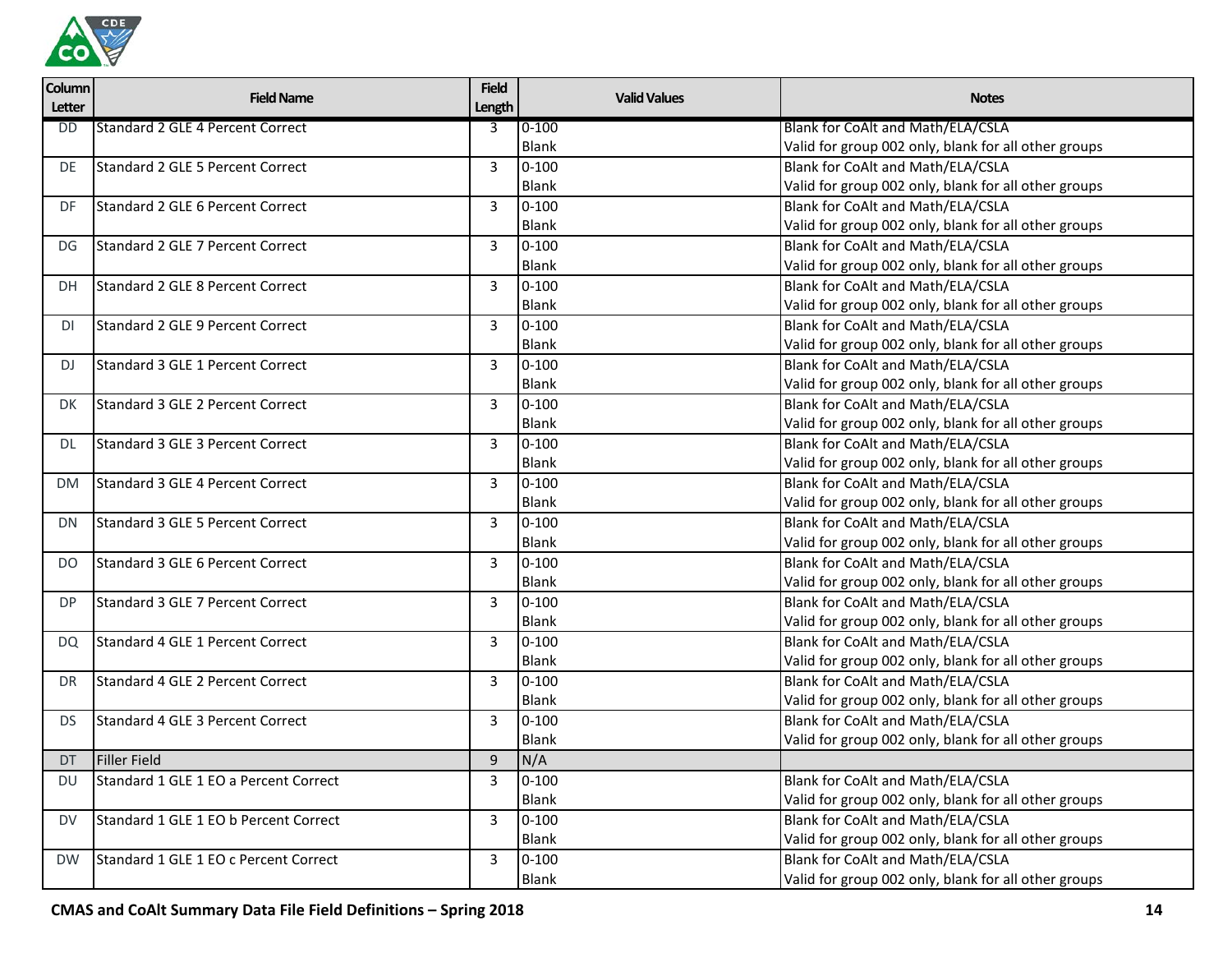

| <b>Column</b><br>Letter | <b>Field Name</b>                     | <b>Field</b><br>Length | <b>Valid Values</b> | <b>Notes</b>                                         |
|-------------------------|---------------------------------------|------------------------|---------------------|------------------------------------------------------|
| <b>DX</b>               | Standard 1 GLE 1 EO d Percent Correct | 3                      | $0 - 100$           | Blank for CoAlt and Math/ELA/CSLA                    |
|                         |                                       |                        | Blank               | Valid for group 002 only, blank for all other groups |
| DY.                     | Standard 1 GLE 1 EO e Percent Correct | 3                      | $0 - 100$           | Blank for CoAlt and Math/ELA/CSLA                    |
|                         |                                       |                        | Blank               | Valid for group 002 only, blank for all other groups |
| DZ.                     | <b>Filler Field</b>                   | 9                      | N/A                 |                                                      |
| EA                      | Standard 1 GLE 2 EO a Percent Correct | 3                      | $0 - 100$           | Blank for CoAlt and Math/ELA/CSLA                    |
|                         |                                       |                        | <b>Blank</b>        | Valid for group 002 only, blank for all other groups |
| EB                      | Standard 1 GLE 2 EO b Percent Correct | 3                      | $0 - 100$           | Blank for CoAlt and Math/ELA/CSLA                    |
|                         |                                       |                        | <b>Blank</b>        | Valid for group 002 only, blank for all other groups |
| <b>EC</b>               | Standard 1 GLE 2 EO c Percent Correct | 3                      | $0 - 100$           | Blank for CoAlt and Math/ELA/CSLA                    |
|                         |                                       |                        | Blank               | Valid for group 002 only, blank for all other groups |
| ED.                     | Standard 1 GLE 2 EO d Percent Correct | 3                      | $0 - 100$           | Blank for CoAlt and Math/ELA/CSLA                    |
|                         |                                       |                        | <b>Blank</b>        | Valid for group 002 only, blank for all other groups |
| EE.                     | Standard 1 GLE 2 EO e Percent Correct | 3                      | $0 - 100$           | Blank for CoAlt and Math/ELA/CSLA                    |
|                         |                                       |                        | <b>Blank</b>        | Valid for group 002 only, blank for all other groups |
| EF.                     | Standard 1 GLE 2 EO f Percent Correct | 3                      | $0 - 100$           | Blank for CoAlt and Math/ELA/CSLA                    |
|                         |                                       |                        | <b>Blank</b>        | Valid for group 002 only, blank for all other groups |
| EG                      | Standard 1 GLE 2 EO g Percent Correct | 3                      | $0 - 100$           | Blank for CoAlt and Math/ELA/CSLA                    |
|                         |                                       |                        | Blank               | Valid for group 002 only, blank for all other groups |
| <b>EH</b>               | Standard 1 GLE 2 EO h Percent Correct | 3                      | $0 - 100$           | Blank for CoAlt and Math/ELA/CSLA                    |
|                         |                                       |                        | <b>Blank</b>        | Valid for group 002 only, blank for all other groups |
| EI                      | <b>Filler Field</b>                   | 12                     | N/A                 |                                                      |
| EJ.                     | Standard 1 GLE 3 EO a Percent Correct | 3                      | $0 - 100$           | Blank for CoAlt and Math/ELA/CSLA                    |
|                         |                                       |                        | <b>Blank</b>        | Valid for group 002 only, blank for all other groups |
| EK                      | Standard 1 GLE 3 EO b Percent Correct | 3                      | $0 - 100$           | Blank for CoAlt and Math/ELA/CSLA                    |
|                         |                                       |                        | Blank               | Valid for group 002 only, blank for all other groups |
| EL.                     | Standard 1 GLE 3 EO c Percent Correct | 3                      | $0 - 100$           | Blank for CoAlt and Math/ELA/CSLA                    |
|                         |                                       |                        | <b>Blank</b>        | Valid for group 002 only, blank for all other groups |
| EM                      | Standard 1 GLE 3 EO d Percent Correct | 3                      | $0 - 100$           | Blank for CoAlt and Math/ELA/CSLA                    |
|                         |                                       |                        | Blank               | Valid for group 002 only, blank for all other groups |
| EN                      | Standard 1 GLE 3 EO e Percent Correct | 3                      | $0 - 100$           | Blank for CoAlt and Math/ELA/CSLA                    |
|                         |                                       |                        | <b>Blank</b>        | Valid for group 002 only, blank for all other groups |
| EO.                     | Standard 1 GLE 3 EO f Percent Correct | 3                      | $0 - 100$           | Blank for CoAlt and Math/ELA/CSLA                    |
|                         |                                       |                        | Blank               | Valid for group 002 only, blank for all other groups |
| EP                      | Filler Field                          | 6                      | N/A                 |                                                      |
| EQ                      | Standard 1 GLE 4 EO a Percent Correct | 3                      | $0 - 100$           | Blank for CoAlt and Math/ELA/CSLA                    |
|                         |                                       |                        | Blank               | Valid for group 002 only, blank for all other groups |
| ER                      | Standard 1 GLE 4 EO b Percent Correct | 3                      | $0 - 100$           | Blank for CoAlt and Math/ELA/CSLA                    |
|                         |                                       |                        | Blank               | Valid for group 002 only, blank for all other groups |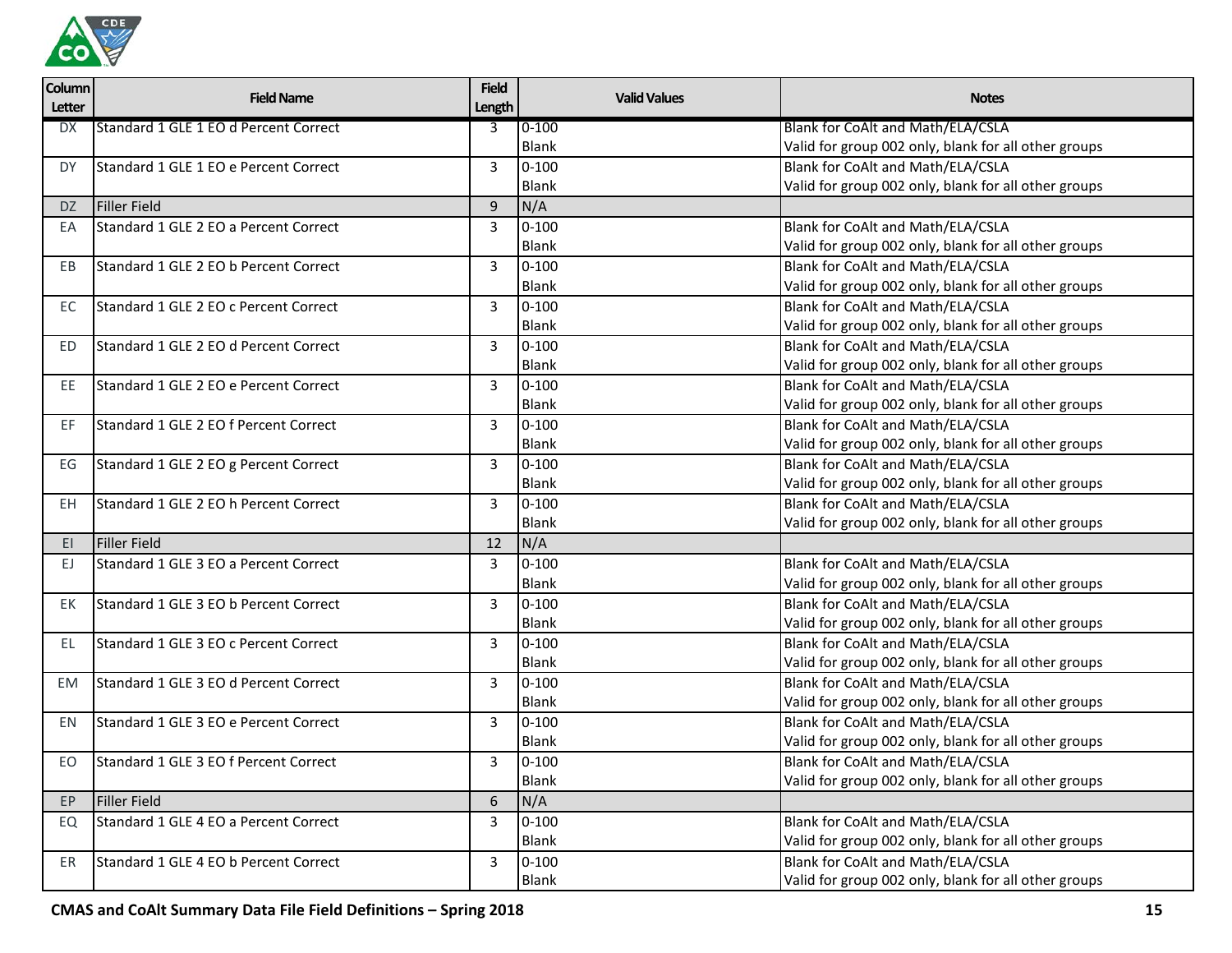

| Column<br>Letter | <b>Field Name</b>                            | <b>Field</b><br>Length | <b>Valid Values</b> | <b>Notes</b>                                         |
|------------------|----------------------------------------------|------------------------|---------------------|------------------------------------------------------|
| ES               | Standard 1 GLE 4 EO c Percent Correct        | 3                      | $0 - 100$           | Blank for CoAlt and Math/ELA/CSLA                    |
|                  |                                              |                        | <b>Blank</b>        | Valid for group 002 only, blank for all other groups |
| ET.              | Standard 1 GLE 4 EO d Percent Correct        | 3                      | $0 - 100$           | Blank for CoAlt and Math/ELA/CSLA                    |
|                  |                                              |                        | <b>Blank</b>        | Valid for group 002 only, blank for all other groups |
| EU               | Standard 1 GLE 4 EO e Percent Correct        | $\overline{3}$         | $0 - 100$           | Blank for CoAlt and Math/ELA/CSLA                    |
|                  |                                              |                        | <b>Blank</b>        | Valid for group 002 only, blank for all other groups |
| EV               | Filler Field                                 | 6                      | N/A                 |                                                      |
| EW               | Standard 1 GLE 5 EO a Percent Correct        | 3                      | $0 - 100$           | Blank for CoAlt and Math/ELA/CSLA                    |
|                  |                                              |                        | <b>Blank</b>        | Valid for group 002 only, blank for all other groups |
| EX               | Standard 1 GLE 5 EO b Percent Correct        | 3                      | $0 - 100$           | Blank for CoAlt and Math/ELA/CSLA                    |
|                  |                                              |                        | <b>Blank</b>        | Valid for group 002 only, blank for all other groups |
| EY               | Standard 1 GLE 5 EO c Percent Correct        | 3                      | $0 - 100$           | Blank for CoAlt and Math/ELA/CSLA                    |
|                  |                                              |                        | <b>Blank</b>        | Valid for group 002 only, blank for all other groups |
| EZ               | Standard 1 GLE 5 EO d Percent Correct        | 3                      | $0 - 100$           | Blank for CoAlt and Math/ELA/CSLA                    |
|                  |                                              |                        | <b>Blank</b>        | Valid for group 002 only, blank for all other groups |
| <b>FA</b>        | Filler Field                                 | 12                     | N/A                 |                                                      |
| <b>FB</b>        | Standard 1 GLE 6 EO a Percent Correct        | 3                      | $0 - 100$           | Blank for CoAlt and Math/ELA/CSLA                    |
|                  |                                              |                        | Blank               | Valid for group 002 only, blank for all other groups |
| FC               | Standard 1 GLE 6 EO b Percent Correct        | 3                      | $0 - 100$           | Blank for CoAlt and Math/ELA/CSLA                    |
|                  |                                              |                        | <b>Blank</b>        | Valid for group 002 only, blank for all other groups |
| FD.              | Standard 1 GLE 6 EO c Percent Correct        | $\overline{3}$         | $0 - 100$           | Blank for CoAlt and Math/ELA/CSLA                    |
|                  |                                              |                        | <b>Blank</b>        | Valid for group 002 only, blank for all other groups |
| FE.              | Standard 1 GLE 6 EO d Percent Correct        | 3                      | $0 - 100$           | Blank for CoAlt and Math/ELA/CSLA                    |
|                  |                                              |                        | <b>Blank</b>        | Valid for group 002 only, blank for all other groups |
| FF.              | Standard 1 GLE 6 EO e Percent Correct        | 3                      | $0 - 100$           | Blank for CoAlt and Math/ELA/CSLA                    |
|                  |                                              |                        | <b>Blank</b>        | Valid for group 002 only, blank for all other groups |
| FG               | Filler Field                                 | 6                      | N/A                 |                                                      |
| FH               | <b>Standard 2 GLE 1 EO a Percent Correct</b> | 3                      | $0 - 100$           | Blank for CoAlt and Math/ELA/CSLA                    |
|                  |                                              |                        | <b>Blank</b>        | Valid for group 002 only, blank for all other groups |
| FI.              | Standard 2 GLE 1 EO b Percent Correct        | 3                      | $0 - 100$           | Blank for CoAlt and Math/ELA/CSLA                    |
|                  |                                              |                        | <b>Blank</b>        | Valid for group 002 only, blank for all other groups |
| FJ.              | Standard 2 GLE 1 EO c Percent Correct        | 3                      | $0 - 100$           | Blank for CoAlt and Math/ELA/CSLA                    |
|                  |                                              |                        | <b>Blank</b>        | Valid for group 002 only, blank for all other groups |
| FK               | Standard 2 GLE 1 EO d Percent Correct        | 3                      | $0 - 100$           | Blank for CoAlt and Math/ELA/CSLA                    |
|                  |                                              |                        | <b>Blank</b>        | Valid for group 002 only, blank for all other groups |
| FL.              | Standard 2 GLE 1 EO e Percent Correct        | 3                      | $0 - 100$           | Blank for CoAlt and Math/ELA/CSLA                    |
|                  |                                              |                        | <b>Blank</b>        | Valid for group 002 only, blank for all other groups |
| FM               | Standard 2 GLE 1 EO f Percent Correct        | 3                      | $0 - 100$           | Blank for CoAlt and Math/ELA/CSLA                    |
|                  |                                              |                        | Blank               | Valid for group 002 only, blank for all other groups |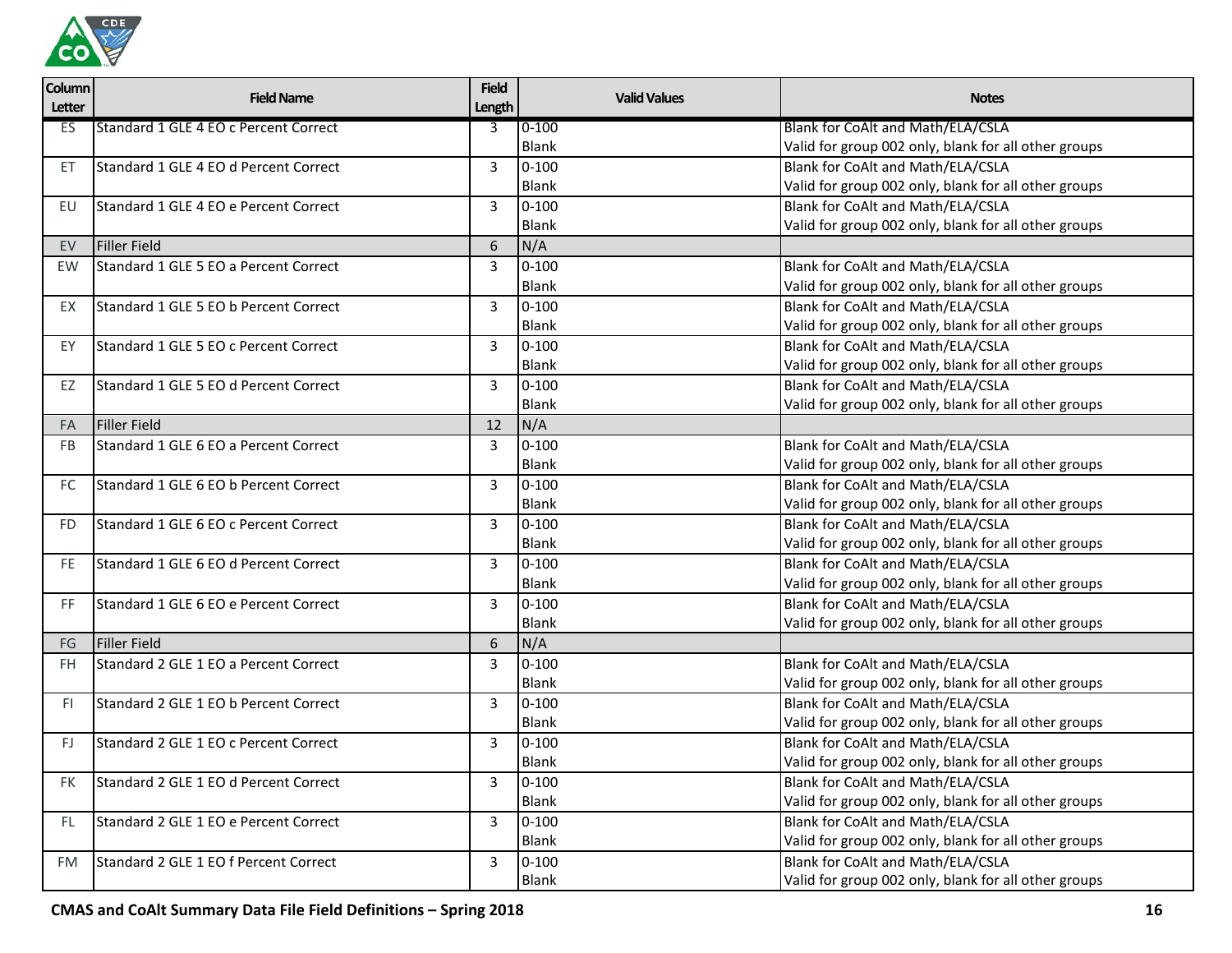

| <b>Column</b><br>Letter | <b>Field Name</b>                     | <b>Field</b><br>Length | <b>Valid Values</b> | <b>Notes</b>                                         |
|-------------------------|---------------------------------------|------------------------|---------------------|------------------------------------------------------|
| <b>FN</b>               | Standard 2 GLE 1 EO g Percent Correct | 3                      | $0 - 100$           | Blank for CoAlt and Math/ELA/CSLA                    |
|                         |                                       |                        | <b>Blank</b>        | Valid for group 002 only, blank for all other groups |
| <b>FO</b>               | <b>Filler Field</b>                   | 6                      | N/A                 |                                                      |
| <b>FP</b>               | Standard 2 GLE 2 EO a Percent Correct | $\overline{3}$         | $0 - 100$           | Blank for CoAlt and Math/ELA/CSLA                    |
|                         |                                       |                        | <b>Blank</b>        | Valid for group 002 only, blank for all other groups |
| FQ                      | Standard 2 GLE 2 EO b Percent Correct | $\overline{3}$         | $0 - 100$           | Blank for CoAlt and Math/ELA/CSLA                    |
|                         |                                       |                        | <b>Blank</b>        | Valid for group 002 only, blank for all other groups |
| FR                      | Standard 2 GLE 2 EO c Percent Correct | $\overline{3}$         | $0 - 100$           | Blank for CoAlt and Math/ELA/CSLA                    |
|                         |                                       |                        | <b>Blank</b>        | Valid for group 002 only, blank for all other groups |
| FS.                     | Standard 2 GLE 2 EO d Percent Correct | 3                      | $0 - 100$           | Blank for CoAlt and Math/ELA/CSLA                    |
|                         |                                       |                        | <b>Blank</b>        | Valid for group 002 only, blank for all other groups |
| FT.                     | Standard 2 GLE 2 EO e Percent Correct | $\overline{3}$         | $0 - 100$           | Blank for CoAlt and Math/ELA/CSLA                    |
|                         |                                       |                        | <b>Blank</b>        | Valid for group 002 only, blank for all other groups |
| <b>FU</b>               | Standard 2 GLE 2 EO f Percent Correct | $\overline{3}$         | $0 - 100$           | Blank for CoAlt and Math/ELA/CSLA                    |
|                         |                                       |                        | <b>Blank</b>        | Valid for group 002 only, blank for all other groups |
| <b>FV</b>               | Filler Field                          | 6                      | N/A                 |                                                      |
| <b>FW</b>               | Standard 2 GLE 3 EO a Percent Correct | $\overline{3}$         | $0 - 100$           | Blank for CoAlt and Math/ELA/CSLA                    |
|                         |                                       |                        | <b>Blank</b>        | Valid for group 002 only, blank for all other groups |
| <b>FX</b>               | Standard 2 GLE 3 EO b Percent Correct | 3                      | $0 - 100$           | Blank for CoAlt and Math/ELA/CSLA                    |
|                         |                                       |                        | <b>Blank</b>        | Valid for group 002 only, blank for all other groups |
| <b>FY</b>               | Standard 2 GLE 3 EO c Percent Correct | 3                      | $0 - 100$           | Blank for CoAlt and Math/ELA/CSLA                    |
|                         |                                       |                        | <b>Blank</b>        | Valid for group 002 only, blank for all other groups |
| FZ                      | Standard 2 GLE 3 EO d Percent Correct | 3                      | $0 - 100$           | Blank for CoAlt and Math/ELA/CSLA                    |
|                         |                                       |                        | Blank               | Valid for group 002 only, blank for all other groups |
| GA                      | Standard 2 GLE 3 EO e Percent Correct | $\overline{3}$         | $0 - 100$           | Blank for CoAlt and Math/ELA/CSLA                    |
|                         |                                       |                        | <b>Blank</b>        | Valid for group 002 only, blank for all other groups |
| <b>GB</b>               | Standard 2 GLE 3 EO f Percent Correct | 3                      | $0 - 100$           | Blank for CoAlt and Math/ELA/CSLA                    |
|                         |                                       |                        | Blank               | Valid for group 002 only, blank for all other groups |
| GC                      | Filler Field                          | $6\phantom{1}$         | N/A                 |                                                      |
| GD                      | Standard 2 GLE 4 EO a Percent Correct | $\overline{3}$         | $0 - 100$           | Blank for CoAlt and Math/ELA/CSLA                    |
|                         |                                       |                        | <b>Blank</b>        | Valid for group 002 only, blank for all other groups |
| <b>GE</b>               | Standard 2 GLE 4 EO b Percent Correct | 3                      | $0 - 100$           | Blank for CoAlt and Math/ELA/CSLA                    |
|                         |                                       |                        | <b>Blank</b>        | Valid for group 002 only, blank for all other groups |
| GF                      | Standard 2 GLE 4 EO c Percent Correct | 3                      | $0 - 100$           | Blank for CoAlt and Math/ELA/CSLA                    |
|                         |                                       |                        | Blank               | Valid for group 002 only, blank for all other groups |
| GG                      | <b>Filler Field</b>                   | 6                      | N/A                 |                                                      |
| GH                      | Standard 2 GLE 5 EO a Percent Correct | 3                      | $0 - 100$           | Blank for CoAlt and Math/ELA/CSLA                    |
|                         |                                       |                        | <b>Blank</b>        | Valid for group 002 only, blank for all other groups |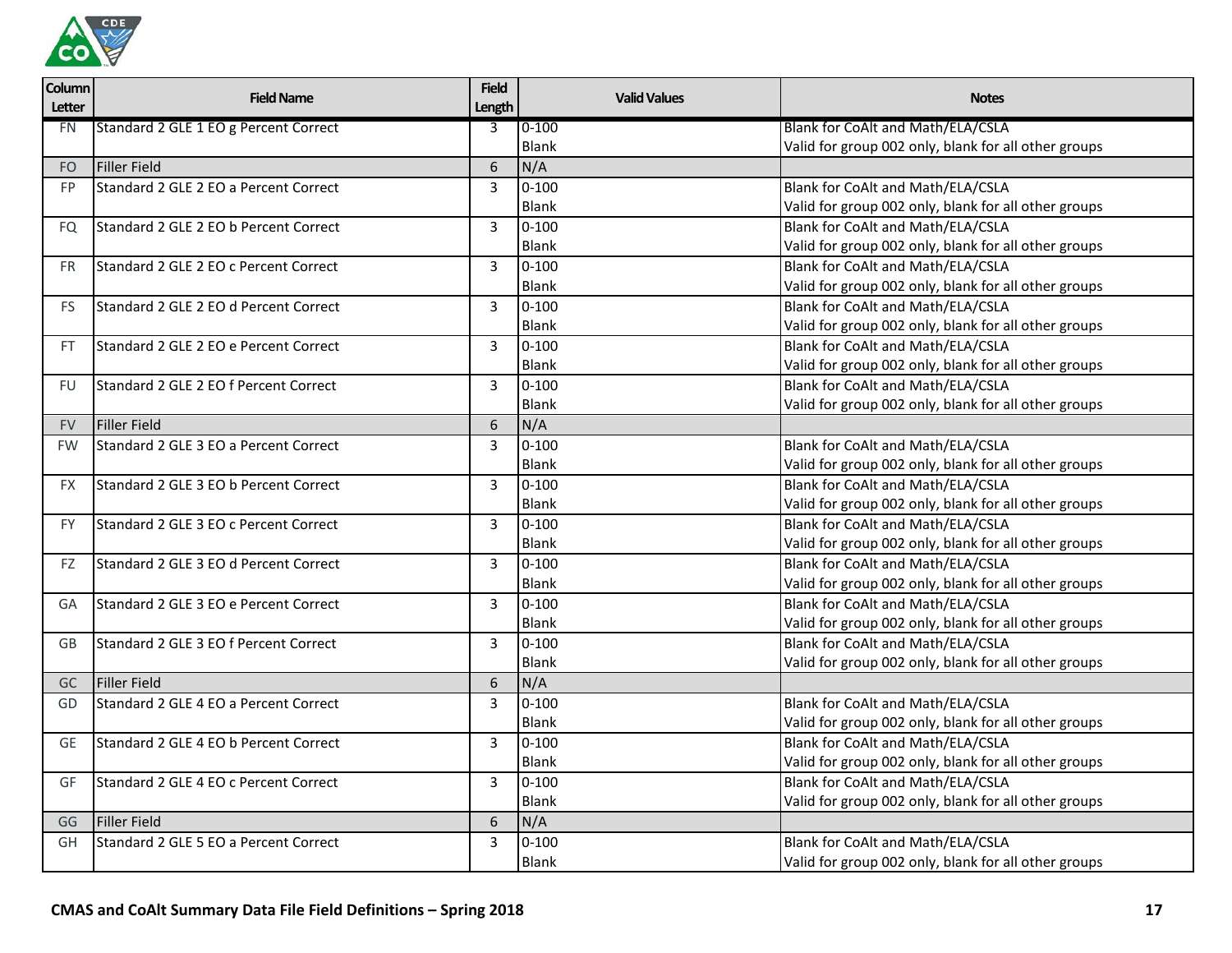

| $0 - 100$<br>Blank for CoAlt and Math/ELA/CSLA<br>GI<br>3<br>Blank<br>Valid for group 002 only, blank for all other groups<br>$\overline{3}$<br>Blank for CoAlt and Math/ELA/CSLA<br>Standard 2 GLE 5 EO c Percent Correct<br>$0 - 100$<br>GJ<br><b>Blank</b><br>Valid for group 002 only, blank for all other groups<br>Blank for CoAlt and Math/ELA/CSLA<br>Standard 2 GLE 5 EO d Percent Correct<br>$\overline{3}$<br>$0 - 100$<br>GK<br>Blank<br>Valid for group 002 only, blank for all other groups<br>Blank for CoAlt and Math/ELA/CSLA<br>$\overline{3}$<br>$0 - 100$<br>Standard 2 GLE 5 EO e Percent Correct<br>GL<br>Valid for group 002 only, blank for all other groups<br><b>Blank</b><br>6<br>N/A<br>Filler Field<br><b>GM</b><br>Standard 2 GLE 6 EO a Percent Correct<br>$0 - 100$<br>Blank for CoAlt and Math/ELA/CSLA<br>3<br>GN<br><b>Blank</b><br>Valid for group 002 only, blank for all other groups<br>Blank for CoAlt and Math/ELA/CSLA<br>$\overline{3}$<br>Standard 2 GLE 6 EO b Percent Correct<br>$0 - 100$<br>GO<br><b>Blank</b><br>Valid for group 002 only, blank for all other groups<br>Blank for CoAlt and Math/ELA/CSLA<br>Standard 2 GLE 6 EO c Percent Correct<br>$\overline{3}$<br>$0 - 100$<br>GP<br><b>Blank</b><br>Valid for group 002 only, blank for all other groups<br>Blank for CoAlt and Math/ELA/CSLA<br>$0 - 100$<br>Standard 2 GLE 6 EO d Percent Correct<br>3<br>GQ<br><b>Blank</b><br>Valid for group 002 only, blank for all other groups<br>6<br>N/A<br><b>GR</b><br><b>Filler Field</b><br>Blank for CoAlt and Math/ELA/CSLA<br>GS<br>Standard 2 GLE 7 EO a Percent Correct<br>3<br>$0 - 100$<br><b>Blank</b><br>Valid for group 002 only, blank for all other groups<br>$0 - 100$<br>Blank for CoAlt and Math/ELA/CSLA<br>$\overline{3}$<br>Standard 2 GLE 7 EO b Percent Correct<br>GT<br><b>Blank</b><br>Valid for group 002 only, blank for all other groups<br>$\overline{3}$<br>$0 - 100$<br>Blank for CoAlt and Math/ELA/CSLA<br>Standard 2 GLE 7 EO c Percent Correct<br>GU<br><b>Blank</b><br>Valid for group 002 only, blank for all other groups<br>Blank for CoAlt and Math/ELA/CSLA<br>$\overline{3}$<br>Standard 2 GLE 7 EO d Percent Correct<br>$0 - 100$<br>GV<br><b>Blank</b><br>Valid for group 002 only, blank for all other groups<br>$0 - 100$<br>Blank for CoAlt and Math/ELA/CSLA<br>Standard 2 GLE 7 EO e Percent Correct<br>3<br>GW<br>Blank<br>Valid for group 002 only, blank for all other groups<br>N/A<br><b>Filler Field</b><br>6<br><b>GX</b><br>Blank for CoAlt and Math/ELA/CSLA<br>GY<br>Standard 2 GLE 8 EO a Percent Correct<br>$\overline{3}$<br>$0 - 100$<br>Blank<br>Valid for group 002 only, blank for all other groups<br>Blank for CoAlt and Math/ELA/CSLA<br>Standard 2 GLE 8 EO b Percent Correct<br>3<br>$0 - 100$<br>GZ<br>Blank<br>Valid for group 002 only, blank for all other groups<br>$0 - 100$<br>Blank for CoAlt and Math/ELA/CSLA<br>Standard 2 GLE 8 EO c Percent Correct<br>$\overline{3}$<br><b>HA</b><br>Blank<br>Valid for group 002 only, blank for all other groups<br>$\overline{3}$<br>$0 - 100$<br>Blank for CoAlt and Math/ELA/CSLA<br>Standard 2 GLE 8 EO d Percent Correct<br>HB.<br>Valid for group 002 only, blank for all other groups<br><b>Blank</b><br>N/A<br>Filler Field<br>6<br>HC | Column<br>Letter | <b>Field Name</b>                     | <b>Field</b><br>Length | <b>Valid Values</b> | <b>Notes</b> |
|---------------------------------------------------------------------------------------------------------------------------------------------------------------------------------------------------------------------------------------------------------------------------------------------------------------------------------------------------------------------------------------------------------------------------------------------------------------------------------------------------------------------------------------------------------------------------------------------------------------------------------------------------------------------------------------------------------------------------------------------------------------------------------------------------------------------------------------------------------------------------------------------------------------------------------------------------------------------------------------------------------------------------------------------------------------------------------------------------------------------------------------------------------------------------------------------------------------------------------------------------------------------------------------------------------------------------------------------------------------------------------------------------------------------------------------------------------------------------------------------------------------------------------------------------------------------------------------------------------------------------------------------------------------------------------------------------------------------------------------------------------------------------------------------------------------------------------------------------------------------------------------------------------------------------------------------------------------------------------------------------------------------------------------------------------------------------------------------------------------------------------------------------------------------------------------------------------------------------------------------------------------------------------------------------------------------------------------------------------------------------------------------------------------------------------------------------------------------------------------------------------------------------------------------------------------------------------------------------------------------------------------------------------------------------------------------------------------------------------------------------------------------------------------------------------------------------------------------------------------------------------------------------------------------------------------------------------------------------------------------------------------------------------------------------------------------------------------------------------------------------------------------------------------------------------------------------------------------------------------------------------------------------------------------------------------------------|------------------|---------------------------------------|------------------------|---------------------|--------------|
|                                                                                                                                                                                                                                                                                                                                                                                                                                                                                                                                                                                                                                                                                                                                                                                                                                                                                                                                                                                                                                                                                                                                                                                                                                                                                                                                                                                                                                                                                                                                                                                                                                                                                                                                                                                                                                                                                                                                                                                                                                                                                                                                                                                                                                                                                                                                                                                                                                                                                                                                                                                                                                                                                                                                                                                                                                                                                                                                                                                                                                                                                                                                                                                                                                                                                                                           |                  | Standard 2 GLE 5 EO b Percent Correct |                        |                     |              |
|                                                                                                                                                                                                                                                                                                                                                                                                                                                                                                                                                                                                                                                                                                                                                                                                                                                                                                                                                                                                                                                                                                                                                                                                                                                                                                                                                                                                                                                                                                                                                                                                                                                                                                                                                                                                                                                                                                                                                                                                                                                                                                                                                                                                                                                                                                                                                                                                                                                                                                                                                                                                                                                                                                                                                                                                                                                                                                                                                                                                                                                                                                                                                                                                                                                                                                                           |                  |                                       |                        |                     |              |
|                                                                                                                                                                                                                                                                                                                                                                                                                                                                                                                                                                                                                                                                                                                                                                                                                                                                                                                                                                                                                                                                                                                                                                                                                                                                                                                                                                                                                                                                                                                                                                                                                                                                                                                                                                                                                                                                                                                                                                                                                                                                                                                                                                                                                                                                                                                                                                                                                                                                                                                                                                                                                                                                                                                                                                                                                                                                                                                                                                                                                                                                                                                                                                                                                                                                                                                           |                  |                                       |                        |                     |              |
|                                                                                                                                                                                                                                                                                                                                                                                                                                                                                                                                                                                                                                                                                                                                                                                                                                                                                                                                                                                                                                                                                                                                                                                                                                                                                                                                                                                                                                                                                                                                                                                                                                                                                                                                                                                                                                                                                                                                                                                                                                                                                                                                                                                                                                                                                                                                                                                                                                                                                                                                                                                                                                                                                                                                                                                                                                                                                                                                                                                                                                                                                                                                                                                                                                                                                                                           |                  |                                       |                        |                     |              |
|                                                                                                                                                                                                                                                                                                                                                                                                                                                                                                                                                                                                                                                                                                                                                                                                                                                                                                                                                                                                                                                                                                                                                                                                                                                                                                                                                                                                                                                                                                                                                                                                                                                                                                                                                                                                                                                                                                                                                                                                                                                                                                                                                                                                                                                                                                                                                                                                                                                                                                                                                                                                                                                                                                                                                                                                                                                                                                                                                                                                                                                                                                                                                                                                                                                                                                                           |                  |                                       |                        |                     |              |
|                                                                                                                                                                                                                                                                                                                                                                                                                                                                                                                                                                                                                                                                                                                                                                                                                                                                                                                                                                                                                                                                                                                                                                                                                                                                                                                                                                                                                                                                                                                                                                                                                                                                                                                                                                                                                                                                                                                                                                                                                                                                                                                                                                                                                                                                                                                                                                                                                                                                                                                                                                                                                                                                                                                                                                                                                                                                                                                                                                                                                                                                                                                                                                                                                                                                                                                           |                  |                                       |                        |                     |              |
|                                                                                                                                                                                                                                                                                                                                                                                                                                                                                                                                                                                                                                                                                                                                                                                                                                                                                                                                                                                                                                                                                                                                                                                                                                                                                                                                                                                                                                                                                                                                                                                                                                                                                                                                                                                                                                                                                                                                                                                                                                                                                                                                                                                                                                                                                                                                                                                                                                                                                                                                                                                                                                                                                                                                                                                                                                                                                                                                                                                                                                                                                                                                                                                                                                                                                                                           |                  |                                       |                        |                     |              |
|                                                                                                                                                                                                                                                                                                                                                                                                                                                                                                                                                                                                                                                                                                                                                                                                                                                                                                                                                                                                                                                                                                                                                                                                                                                                                                                                                                                                                                                                                                                                                                                                                                                                                                                                                                                                                                                                                                                                                                                                                                                                                                                                                                                                                                                                                                                                                                                                                                                                                                                                                                                                                                                                                                                                                                                                                                                                                                                                                                                                                                                                                                                                                                                                                                                                                                                           |                  |                                       |                        |                     |              |
|                                                                                                                                                                                                                                                                                                                                                                                                                                                                                                                                                                                                                                                                                                                                                                                                                                                                                                                                                                                                                                                                                                                                                                                                                                                                                                                                                                                                                                                                                                                                                                                                                                                                                                                                                                                                                                                                                                                                                                                                                                                                                                                                                                                                                                                                                                                                                                                                                                                                                                                                                                                                                                                                                                                                                                                                                                                                                                                                                                                                                                                                                                                                                                                                                                                                                                                           |                  |                                       |                        |                     |              |
|                                                                                                                                                                                                                                                                                                                                                                                                                                                                                                                                                                                                                                                                                                                                                                                                                                                                                                                                                                                                                                                                                                                                                                                                                                                                                                                                                                                                                                                                                                                                                                                                                                                                                                                                                                                                                                                                                                                                                                                                                                                                                                                                                                                                                                                                                                                                                                                                                                                                                                                                                                                                                                                                                                                                                                                                                                                                                                                                                                                                                                                                                                                                                                                                                                                                                                                           |                  |                                       |                        |                     |              |
|                                                                                                                                                                                                                                                                                                                                                                                                                                                                                                                                                                                                                                                                                                                                                                                                                                                                                                                                                                                                                                                                                                                                                                                                                                                                                                                                                                                                                                                                                                                                                                                                                                                                                                                                                                                                                                                                                                                                                                                                                                                                                                                                                                                                                                                                                                                                                                                                                                                                                                                                                                                                                                                                                                                                                                                                                                                                                                                                                                                                                                                                                                                                                                                                                                                                                                                           |                  |                                       |                        |                     |              |
|                                                                                                                                                                                                                                                                                                                                                                                                                                                                                                                                                                                                                                                                                                                                                                                                                                                                                                                                                                                                                                                                                                                                                                                                                                                                                                                                                                                                                                                                                                                                                                                                                                                                                                                                                                                                                                                                                                                                                                                                                                                                                                                                                                                                                                                                                                                                                                                                                                                                                                                                                                                                                                                                                                                                                                                                                                                                                                                                                                                                                                                                                                                                                                                                                                                                                                                           |                  |                                       |                        |                     |              |
|                                                                                                                                                                                                                                                                                                                                                                                                                                                                                                                                                                                                                                                                                                                                                                                                                                                                                                                                                                                                                                                                                                                                                                                                                                                                                                                                                                                                                                                                                                                                                                                                                                                                                                                                                                                                                                                                                                                                                                                                                                                                                                                                                                                                                                                                                                                                                                                                                                                                                                                                                                                                                                                                                                                                                                                                                                                                                                                                                                                                                                                                                                                                                                                                                                                                                                                           |                  |                                       |                        |                     |              |
|                                                                                                                                                                                                                                                                                                                                                                                                                                                                                                                                                                                                                                                                                                                                                                                                                                                                                                                                                                                                                                                                                                                                                                                                                                                                                                                                                                                                                                                                                                                                                                                                                                                                                                                                                                                                                                                                                                                                                                                                                                                                                                                                                                                                                                                                                                                                                                                                                                                                                                                                                                                                                                                                                                                                                                                                                                                                                                                                                                                                                                                                                                                                                                                                                                                                                                                           |                  |                                       |                        |                     |              |
|                                                                                                                                                                                                                                                                                                                                                                                                                                                                                                                                                                                                                                                                                                                                                                                                                                                                                                                                                                                                                                                                                                                                                                                                                                                                                                                                                                                                                                                                                                                                                                                                                                                                                                                                                                                                                                                                                                                                                                                                                                                                                                                                                                                                                                                                                                                                                                                                                                                                                                                                                                                                                                                                                                                                                                                                                                                                                                                                                                                                                                                                                                                                                                                                                                                                                                                           |                  |                                       |                        |                     |              |
|                                                                                                                                                                                                                                                                                                                                                                                                                                                                                                                                                                                                                                                                                                                                                                                                                                                                                                                                                                                                                                                                                                                                                                                                                                                                                                                                                                                                                                                                                                                                                                                                                                                                                                                                                                                                                                                                                                                                                                                                                                                                                                                                                                                                                                                                                                                                                                                                                                                                                                                                                                                                                                                                                                                                                                                                                                                                                                                                                                                                                                                                                                                                                                                                                                                                                                                           |                  |                                       |                        |                     |              |
|                                                                                                                                                                                                                                                                                                                                                                                                                                                                                                                                                                                                                                                                                                                                                                                                                                                                                                                                                                                                                                                                                                                                                                                                                                                                                                                                                                                                                                                                                                                                                                                                                                                                                                                                                                                                                                                                                                                                                                                                                                                                                                                                                                                                                                                                                                                                                                                                                                                                                                                                                                                                                                                                                                                                                                                                                                                                                                                                                                                                                                                                                                                                                                                                                                                                                                                           |                  |                                       |                        |                     |              |
|                                                                                                                                                                                                                                                                                                                                                                                                                                                                                                                                                                                                                                                                                                                                                                                                                                                                                                                                                                                                                                                                                                                                                                                                                                                                                                                                                                                                                                                                                                                                                                                                                                                                                                                                                                                                                                                                                                                                                                                                                                                                                                                                                                                                                                                                                                                                                                                                                                                                                                                                                                                                                                                                                                                                                                                                                                                                                                                                                                                                                                                                                                                                                                                                                                                                                                                           |                  |                                       |                        |                     |              |
|                                                                                                                                                                                                                                                                                                                                                                                                                                                                                                                                                                                                                                                                                                                                                                                                                                                                                                                                                                                                                                                                                                                                                                                                                                                                                                                                                                                                                                                                                                                                                                                                                                                                                                                                                                                                                                                                                                                                                                                                                                                                                                                                                                                                                                                                                                                                                                                                                                                                                                                                                                                                                                                                                                                                                                                                                                                                                                                                                                                                                                                                                                                                                                                                                                                                                                                           |                  |                                       |                        |                     |              |
|                                                                                                                                                                                                                                                                                                                                                                                                                                                                                                                                                                                                                                                                                                                                                                                                                                                                                                                                                                                                                                                                                                                                                                                                                                                                                                                                                                                                                                                                                                                                                                                                                                                                                                                                                                                                                                                                                                                                                                                                                                                                                                                                                                                                                                                                                                                                                                                                                                                                                                                                                                                                                                                                                                                                                                                                                                                                                                                                                                                                                                                                                                                                                                                                                                                                                                                           |                  |                                       |                        |                     |              |
|                                                                                                                                                                                                                                                                                                                                                                                                                                                                                                                                                                                                                                                                                                                                                                                                                                                                                                                                                                                                                                                                                                                                                                                                                                                                                                                                                                                                                                                                                                                                                                                                                                                                                                                                                                                                                                                                                                                                                                                                                                                                                                                                                                                                                                                                                                                                                                                                                                                                                                                                                                                                                                                                                                                                                                                                                                                                                                                                                                                                                                                                                                                                                                                                                                                                                                                           |                  |                                       |                        |                     |              |
|                                                                                                                                                                                                                                                                                                                                                                                                                                                                                                                                                                                                                                                                                                                                                                                                                                                                                                                                                                                                                                                                                                                                                                                                                                                                                                                                                                                                                                                                                                                                                                                                                                                                                                                                                                                                                                                                                                                                                                                                                                                                                                                                                                                                                                                                                                                                                                                                                                                                                                                                                                                                                                                                                                                                                                                                                                                                                                                                                                                                                                                                                                                                                                                                                                                                                                                           |                  |                                       |                        |                     |              |
|                                                                                                                                                                                                                                                                                                                                                                                                                                                                                                                                                                                                                                                                                                                                                                                                                                                                                                                                                                                                                                                                                                                                                                                                                                                                                                                                                                                                                                                                                                                                                                                                                                                                                                                                                                                                                                                                                                                                                                                                                                                                                                                                                                                                                                                                                                                                                                                                                                                                                                                                                                                                                                                                                                                                                                                                                                                                                                                                                                                                                                                                                                                                                                                                                                                                                                                           |                  |                                       |                        |                     |              |
|                                                                                                                                                                                                                                                                                                                                                                                                                                                                                                                                                                                                                                                                                                                                                                                                                                                                                                                                                                                                                                                                                                                                                                                                                                                                                                                                                                                                                                                                                                                                                                                                                                                                                                                                                                                                                                                                                                                                                                                                                                                                                                                                                                                                                                                                                                                                                                                                                                                                                                                                                                                                                                                                                                                                                                                                                                                                                                                                                                                                                                                                                                                                                                                                                                                                                                                           |                  |                                       |                        |                     |              |
|                                                                                                                                                                                                                                                                                                                                                                                                                                                                                                                                                                                                                                                                                                                                                                                                                                                                                                                                                                                                                                                                                                                                                                                                                                                                                                                                                                                                                                                                                                                                                                                                                                                                                                                                                                                                                                                                                                                                                                                                                                                                                                                                                                                                                                                                                                                                                                                                                                                                                                                                                                                                                                                                                                                                                                                                                                                                                                                                                                                                                                                                                                                                                                                                                                                                                                                           |                  |                                       |                        |                     |              |
|                                                                                                                                                                                                                                                                                                                                                                                                                                                                                                                                                                                                                                                                                                                                                                                                                                                                                                                                                                                                                                                                                                                                                                                                                                                                                                                                                                                                                                                                                                                                                                                                                                                                                                                                                                                                                                                                                                                                                                                                                                                                                                                                                                                                                                                                                                                                                                                                                                                                                                                                                                                                                                                                                                                                                                                                                                                                                                                                                                                                                                                                                                                                                                                                                                                                                                                           |                  |                                       |                        |                     |              |
|                                                                                                                                                                                                                                                                                                                                                                                                                                                                                                                                                                                                                                                                                                                                                                                                                                                                                                                                                                                                                                                                                                                                                                                                                                                                                                                                                                                                                                                                                                                                                                                                                                                                                                                                                                                                                                                                                                                                                                                                                                                                                                                                                                                                                                                                                                                                                                                                                                                                                                                                                                                                                                                                                                                                                                                                                                                                                                                                                                                                                                                                                                                                                                                                                                                                                                                           |                  |                                       |                        |                     |              |
|                                                                                                                                                                                                                                                                                                                                                                                                                                                                                                                                                                                                                                                                                                                                                                                                                                                                                                                                                                                                                                                                                                                                                                                                                                                                                                                                                                                                                                                                                                                                                                                                                                                                                                                                                                                                                                                                                                                                                                                                                                                                                                                                                                                                                                                                                                                                                                                                                                                                                                                                                                                                                                                                                                                                                                                                                                                                                                                                                                                                                                                                                                                                                                                                                                                                                                                           |                  |                                       |                        |                     |              |
|                                                                                                                                                                                                                                                                                                                                                                                                                                                                                                                                                                                                                                                                                                                                                                                                                                                                                                                                                                                                                                                                                                                                                                                                                                                                                                                                                                                                                                                                                                                                                                                                                                                                                                                                                                                                                                                                                                                                                                                                                                                                                                                                                                                                                                                                                                                                                                                                                                                                                                                                                                                                                                                                                                                                                                                                                                                                                                                                                                                                                                                                                                                                                                                                                                                                                                                           |                  |                                       |                        |                     |              |
|                                                                                                                                                                                                                                                                                                                                                                                                                                                                                                                                                                                                                                                                                                                                                                                                                                                                                                                                                                                                                                                                                                                                                                                                                                                                                                                                                                                                                                                                                                                                                                                                                                                                                                                                                                                                                                                                                                                                                                                                                                                                                                                                                                                                                                                                                                                                                                                                                                                                                                                                                                                                                                                                                                                                                                                                                                                                                                                                                                                                                                                                                                                                                                                                                                                                                                                           |                  |                                       |                        |                     |              |
|                                                                                                                                                                                                                                                                                                                                                                                                                                                                                                                                                                                                                                                                                                                                                                                                                                                                                                                                                                                                                                                                                                                                                                                                                                                                                                                                                                                                                                                                                                                                                                                                                                                                                                                                                                                                                                                                                                                                                                                                                                                                                                                                                                                                                                                                                                                                                                                                                                                                                                                                                                                                                                                                                                                                                                                                                                                                                                                                                                                                                                                                                                                                                                                                                                                                                                                           |                  |                                       |                        |                     |              |
|                                                                                                                                                                                                                                                                                                                                                                                                                                                                                                                                                                                                                                                                                                                                                                                                                                                                                                                                                                                                                                                                                                                                                                                                                                                                                                                                                                                                                                                                                                                                                                                                                                                                                                                                                                                                                                                                                                                                                                                                                                                                                                                                                                                                                                                                                                                                                                                                                                                                                                                                                                                                                                                                                                                                                                                                                                                                                                                                                                                                                                                                                                                                                                                                                                                                                                                           |                  |                                       |                        |                     |              |
|                                                                                                                                                                                                                                                                                                                                                                                                                                                                                                                                                                                                                                                                                                                                                                                                                                                                                                                                                                                                                                                                                                                                                                                                                                                                                                                                                                                                                                                                                                                                                                                                                                                                                                                                                                                                                                                                                                                                                                                                                                                                                                                                                                                                                                                                                                                                                                                                                                                                                                                                                                                                                                                                                                                                                                                                                                                                                                                                                                                                                                                                                                                                                                                                                                                                                                                           |                  |                                       |                        |                     |              |
|                                                                                                                                                                                                                                                                                                                                                                                                                                                                                                                                                                                                                                                                                                                                                                                                                                                                                                                                                                                                                                                                                                                                                                                                                                                                                                                                                                                                                                                                                                                                                                                                                                                                                                                                                                                                                                                                                                                                                                                                                                                                                                                                                                                                                                                                                                                                                                                                                                                                                                                                                                                                                                                                                                                                                                                                                                                                                                                                                                                                                                                                                                                                                                                                                                                                                                                           |                  |                                       |                        |                     |              |
|                                                                                                                                                                                                                                                                                                                                                                                                                                                                                                                                                                                                                                                                                                                                                                                                                                                                                                                                                                                                                                                                                                                                                                                                                                                                                                                                                                                                                                                                                                                                                                                                                                                                                                                                                                                                                                                                                                                                                                                                                                                                                                                                                                                                                                                                                                                                                                                                                                                                                                                                                                                                                                                                                                                                                                                                                                                                                                                                                                                                                                                                                                                                                                                                                                                                                                                           |                  |                                       |                        |                     |              |
|                                                                                                                                                                                                                                                                                                                                                                                                                                                                                                                                                                                                                                                                                                                                                                                                                                                                                                                                                                                                                                                                                                                                                                                                                                                                                                                                                                                                                                                                                                                                                                                                                                                                                                                                                                                                                                                                                                                                                                                                                                                                                                                                                                                                                                                                                                                                                                                                                                                                                                                                                                                                                                                                                                                                                                                                                                                                                                                                                                                                                                                                                                                                                                                                                                                                                                                           |                  |                                       |                        |                     |              |
|                                                                                                                                                                                                                                                                                                                                                                                                                                                                                                                                                                                                                                                                                                                                                                                                                                                                                                                                                                                                                                                                                                                                                                                                                                                                                                                                                                                                                                                                                                                                                                                                                                                                                                                                                                                                                                                                                                                                                                                                                                                                                                                                                                                                                                                                                                                                                                                                                                                                                                                                                                                                                                                                                                                                                                                                                                                                                                                                                                                                                                                                                                                                                                                                                                                                                                                           |                  |                                       |                        |                     |              |
|                                                                                                                                                                                                                                                                                                                                                                                                                                                                                                                                                                                                                                                                                                                                                                                                                                                                                                                                                                                                                                                                                                                                                                                                                                                                                                                                                                                                                                                                                                                                                                                                                                                                                                                                                                                                                                                                                                                                                                                                                                                                                                                                                                                                                                                                                                                                                                                                                                                                                                                                                                                                                                                                                                                                                                                                                                                                                                                                                                                                                                                                                                                                                                                                                                                                                                                           |                  |                                       |                        |                     |              |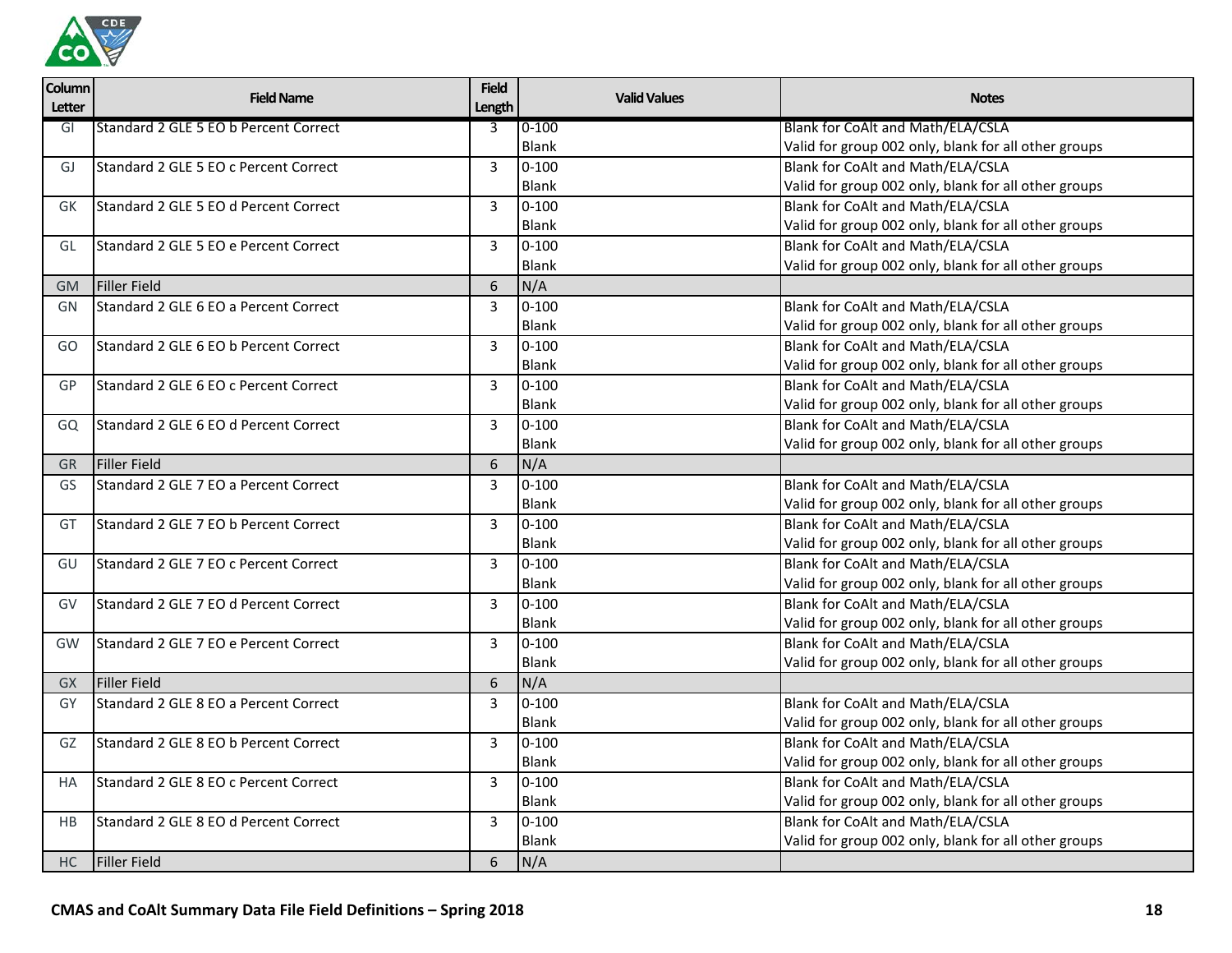

| <b>Column</b><br><b>Letter</b> | <b>Field Name</b>                            | <b>Field</b><br>Length | <b>Valid Values</b> | <b>Notes</b>                                         |
|--------------------------------|----------------------------------------------|------------------------|---------------------|------------------------------------------------------|
| HD                             | <b>Standard 2 GLE 9 EO a Percent Correct</b> | 3                      | $0 - 100$           | Blank for CoAlt and Math/ELA/CSLA                    |
|                                |                                              |                        | <b>Blank</b>        | Valid for group 002 only, blank for all other groups |
| HE.                            | Standard 2 GLE 9 EO b Percent Correct        | 3                      | $0 - 100$           | Blank for CoAlt and Math/ELA/CSLA                    |
|                                |                                              |                        | <b>Blank</b>        | Valid for group 002 only, blank for all other groups |
| <b>HF</b>                      | Standard 2 GLE 9 EO c Percent Correct        | 3                      | $0 - 100$           | Blank for CoAlt and Math/ELA/CSLA                    |
|                                |                                              |                        | Blank               | Valid for group 002 only, blank for all other groups |
| ΗG                             | <b>Standard 2 GLE 9 EO d Percent Correct</b> | 3                      | $0 - 100$           | Blank for CoAlt and Math/ELA/CSLA                    |
|                                |                                              |                        | Blank               | Valid for group 002 only, blank for all other groups |
| HH.                            | Standard 2 GLE 9 EO e Percent Correct        | 3                      | $0 - 100$           | Blank for CoAlt and Math/ELA/CSLA                    |
|                                |                                              |                        | <b>Blank</b>        | Valid for group 002 only, blank for all other groups |
| HI.                            | <b>Filler Field</b>                          | 6                      | N/A                 |                                                      |
| HJ                             | Standard 3 GLE 1 EO a Percent Correct        | 3                      | $0 - 100$           | Blank for CoAlt and Math/ELA/CSLA                    |
|                                |                                              |                        | <b>Blank</b>        | Valid for group 002 only, blank for all other groups |
| HК                             | Standard 3 GLE 1 EO b Percent Correct        | 3                      | $0 - 100$           | Blank for CoAlt and Math/ELA/CSLA                    |
|                                |                                              |                        | <b>Blank</b>        | Valid for group 002 only, blank for all other groups |
| HL.                            | Standard 3 GLE 1 EO c Percent Correct        | $\overline{3}$         | $0 - 100$           | Blank for CoAlt and Math/ELA/CSLA                    |
|                                |                                              |                        | <b>Blank</b>        | Valid for group 002 only, blank for all other groups |
| HM                             | Standard 3 GLE 1 EO d Percent Correct        | 3                      | $0 - 100$           | Blank for CoAlt and Math/ELA/CSLA                    |
|                                |                                              |                        | Blank               | Valid for group 002 only, blank for all other groups |
| <b>HN</b>                      | Standard 3 GLE 1 EO e Percent Correct        | 3                      | $0 - 100$           | Blank for CoAlt and Math/ELA/CSLA                    |
|                                |                                              |                        | Blank               | Valid for group 002 only, blank for all other groups |
| HO                             | Standard 3 GLE 1 EO f Percent Correct        | $\overline{3}$         | $0 - 100$           | Blank for CoAlt and Math/ELA/CSLA                    |
|                                |                                              |                        | Blank               | Valid for group 002 only, blank for all other groups |
| HP                             | <b>Filler Field</b>                          | 6                      | N/A                 |                                                      |
| HQ                             | Standard 3 GLE 2 EO a Percent Correct        | 3                      | $0 - 100$           | Blank for CoAlt and Math/ELA/CSLA                    |
|                                |                                              |                        | <b>Blank</b>        | Valid for group 002 only, blank for all other groups |
| <b>HR</b>                      | Standard 3 GLE 2 EO b Percent Correct        | $\overline{3}$         | $0 - 100$           | Blank for CoAlt and Math/ELA/CSLA                    |
|                                |                                              |                        | <b>Blank</b>        | Valid for group 002 only, blank for all other groups |
| HS.                            | Standard 3 GLE 2 EO c Percent Correct        | 3                      | $0 - 100$           | Blank for CoAlt and Math/ELA/CSLA                    |
|                                |                                              |                        | <b>Blank</b>        | Valid for group 002 only, blank for all other groups |
| HT                             | Standard 3 GLE 2 EO d Percent Correct        | $\overline{3}$         | $0 - 100$           | Blank for CoAlt and Math/ELA/CSLA                    |
|                                |                                              |                        | Blank               | Valid for group 002 only, blank for all other groups |
| HU                             | Standard 3 GLE 2 EO e Percent Correct        | 3                      | $0 - 100$           | Blank for CoAlt and Math/ELA/CSLA                    |
|                                |                                              |                        | Blank               | Valid for group 002 only, blank for all other groups |
| <b>HV</b>                      | Standard 3 GLE 2 EO f Percent Correct        | $\overline{3}$         | $0 - 100$           | Blank for CoAlt and Math/ELA/CSLA                    |
|                                |                                              |                        | Blank               | Valid for group 002 only, blank for all other groups |
| <b>HW</b>                      | Standard 3 GLE 2 EO g Percent Correct        | 3                      | $0 - 100$           | Blank for CoAlt and Math/ELA/CSLA                    |
|                                |                                              |                        | <b>Blank</b>        | Valid for group 002 only, blank for all other groups |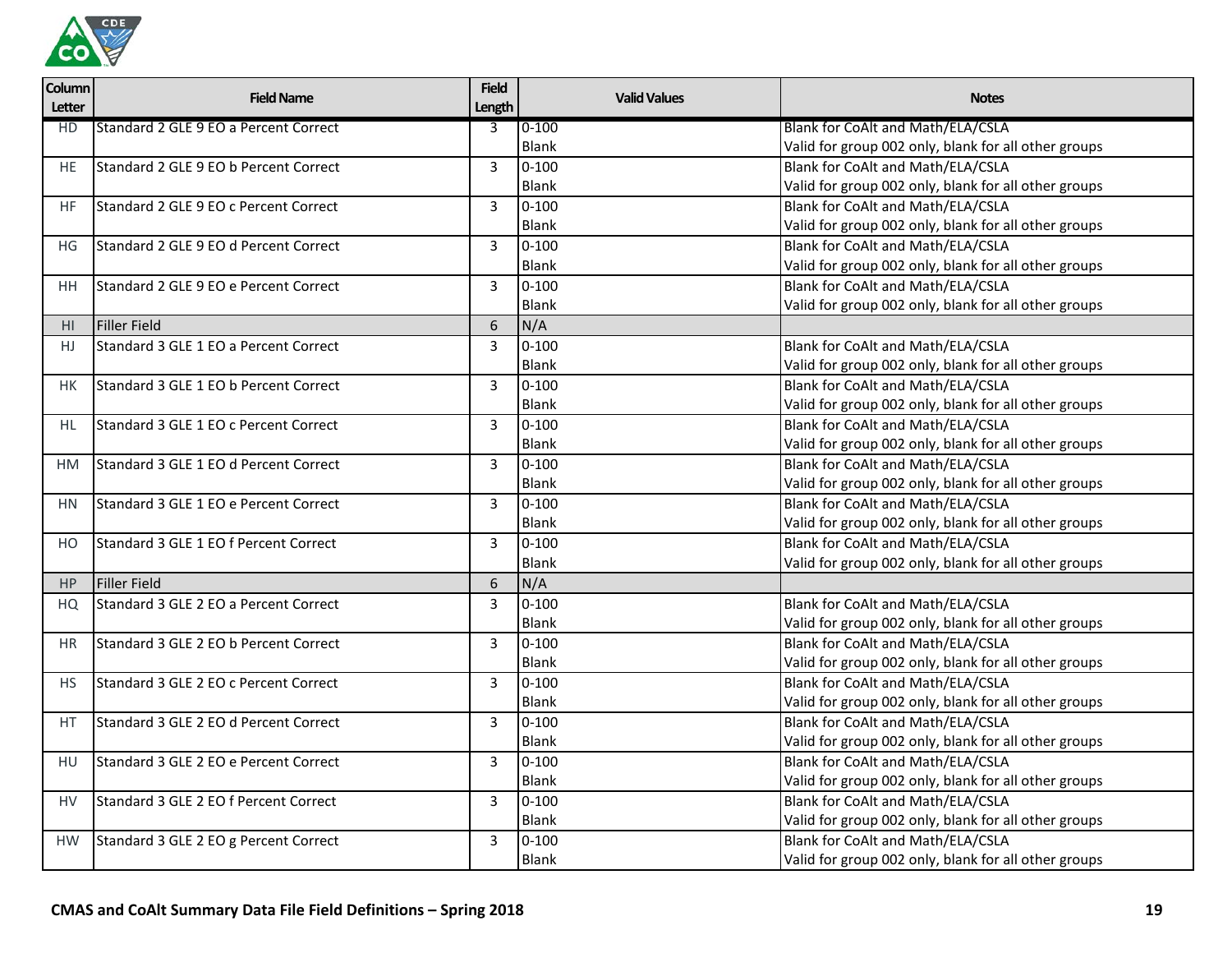

| Column<br><b>Letter</b> | <b>Field Name</b>                     | <b>Field</b><br>Length | <b>Valid Values</b> | <b>Notes</b>                                         |
|-------------------------|---------------------------------------|------------------------|---------------------|------------------------------------------------------|
| <b>HX</b>               | Standard 3 GLE 2 EO h Percent Correct | 3                      | $0 - 100$           | Blank for CoAlt and Math/ELA/CSLA                    |
|                         |                                       |                        | <b>Blank</b>        | Valid for group 002 only, blank for all other groups |
| <b>HY</b>               | Filler Field                          | 6                      | N/A                 |                                                      |
| HZ                      | Standard 3 GLE 3 EO a Percent Correct | 3                      | $0 - 100$           | Blank for CoAlt and Math/ELA/CSLA                    |
|                         |                                       |                        | <b>Blank</b>        | Valid for group 002 only, blank for all other groups |
| IA                      | Standard 3 GLE 3 EO b Percent Correct | $\overline{3}$         | $0 - 100$           | Blank for CoAlt and Math/ELA/CSLA                    |
|                         |                                       |                        | Blank               | Valid for group 002 only, blank for all other groups |
| <b>IB</b>               | Standard 3 GLE 3 EO c Percent Correct | $\overline{3}$         | $0 - 100$           | Blank for CoAlt and Math/ELA/CSLA                    |
|                         |                                       |                        | <b>Blank</b>        | Valid for group 002 only, blank for all other groups |
| IC                      | Standard 3 GLE 3 EO d Percent Correct | 3                      | $0 - 100$           | Blank for CoAlt and Math/ELA/CSLA                    |
|                         |                                       |                        | <b>Blank</b>        | Valid for group 002 only, blank for all other groups |
| ID                      | Standard 3 GLE 3 EO e Percent Correct | $\overline{3}$         | $0 - 100$           | Blank for CoAlt and Math/ELA/CSLA                    |
|                         |                                       |                        | <b>Blank</b>        | Valid for group 002 only, blank for all other groups |
| IE                      | Standard 3 GLE 3 EO f Percent Correct | 3                      | $0 - 100$           | Blank for CoAlt and Math/ELA/CSLA                    |
|                         |                                       |                        | Blank               | Valid for group 002 only, blank for all other groups |
| IF.                     | Filler Field                          | 6                      | N/A                 |                                                      |
| IG                      | Standard 3 GLE 4 EO a Percent Correct | $\overline{3}$         | $0 - 100$           | Blank for CoAlt and Math/ELA/CSLA                    |
|                         |                                       |                        | <b>Blank</b>        | Valid for group 002 only, blank for all other groups |
| IH.                     | Standard 3 GLE 4 EO b Percent Correct | $\overline{3}$         | $0 - 100$           | Blank for CoAlt and Math/ELA/CSLA                    |
|                         |                                       |                        | <b>Blank</b>        | Valid for group 002 only, blank for all other groups |
| $\mathbf{H}$            | Standard 3 GLE 4 EO c Percent Correct | 3                      | $0 - 100$           | Blank for CoAlt and Math/ELA/CSLA                    |
|                         |                                       |                        | Blank               | Valid for group 002 only, blank for all other groups |
| IJ                      | Standard 3 GLE 4 EO d Percent Correct | $\overline{3}$         | $0 - 100$           | Blank for CoAlt and Math/ELA/CSLA                    |
|                         |                                       |                        | <b>Blank</b>        | Valid for group 002 only, blank for all other groups |
| IK                      | Standard 3 GLE 4 EO e Percent Correct | 3                      | $0 - 100$           | Blank for CoAlt and Math/ELA/CSLA                    |
|                         |                                       |                        | <b>Blank</b>        | Valid for group 002 only, blank for all other groups |
| IL.                     | Standard 3 GLE 4 EO f Percent Correct | 3                      | $0 - 100$           | Blank for CoAlt and Math/ELA/CSLA                    |
|                         |                                       |                        | Blank               | Valid for group 002 only, blank for all other groups |
| <b>IM</b>               | Filler Field                          | $6\phantom{1}$         | N/A                 |                                                      |
| IN                      | Standard 3 GLE 5 EO a Percent Correct | $\overline{3}$         | $0 - 100$           | Blank for CoAlt and Math/ELA/CSLA                    |
|                         |                                       |                        | <b>Blank</b>        | Valid for group 002 only, blank for all other groups |
| IO                      | Standard 3 GLE 5 EO b Percent Correct | 3                      | $0 - 100$           | Blank for CoAlt and Math/ELA/CSLA                    |
|                         |                                       |                        | <b>Blank</b>        | Valid for group 002 only, blank for all other groups |
| IP                      | Standard 3 GLE 5 EO c Percent Correct | $\overline{3}$         | $0 - 100$           | Blank for CoAlt and Math/ELA/CSLA                    |
|                         |                                       |                        | Blank               | Valid for group 002 only, blank for all other groups |
| IQ                      | Standard 3 GLE 5 EO d Percent Correct | $\overline{3}$         | $0 - 100$           | Blank for CoAlt and Math/ELA/CSLA                    |
|                         |                                       |                        | <b>Blank</b>        | Valid for group 002 only, blank for all other groups |
| IR.                     | <b>Filler Field</b>                   | 6                      | N/A                 |                                                      |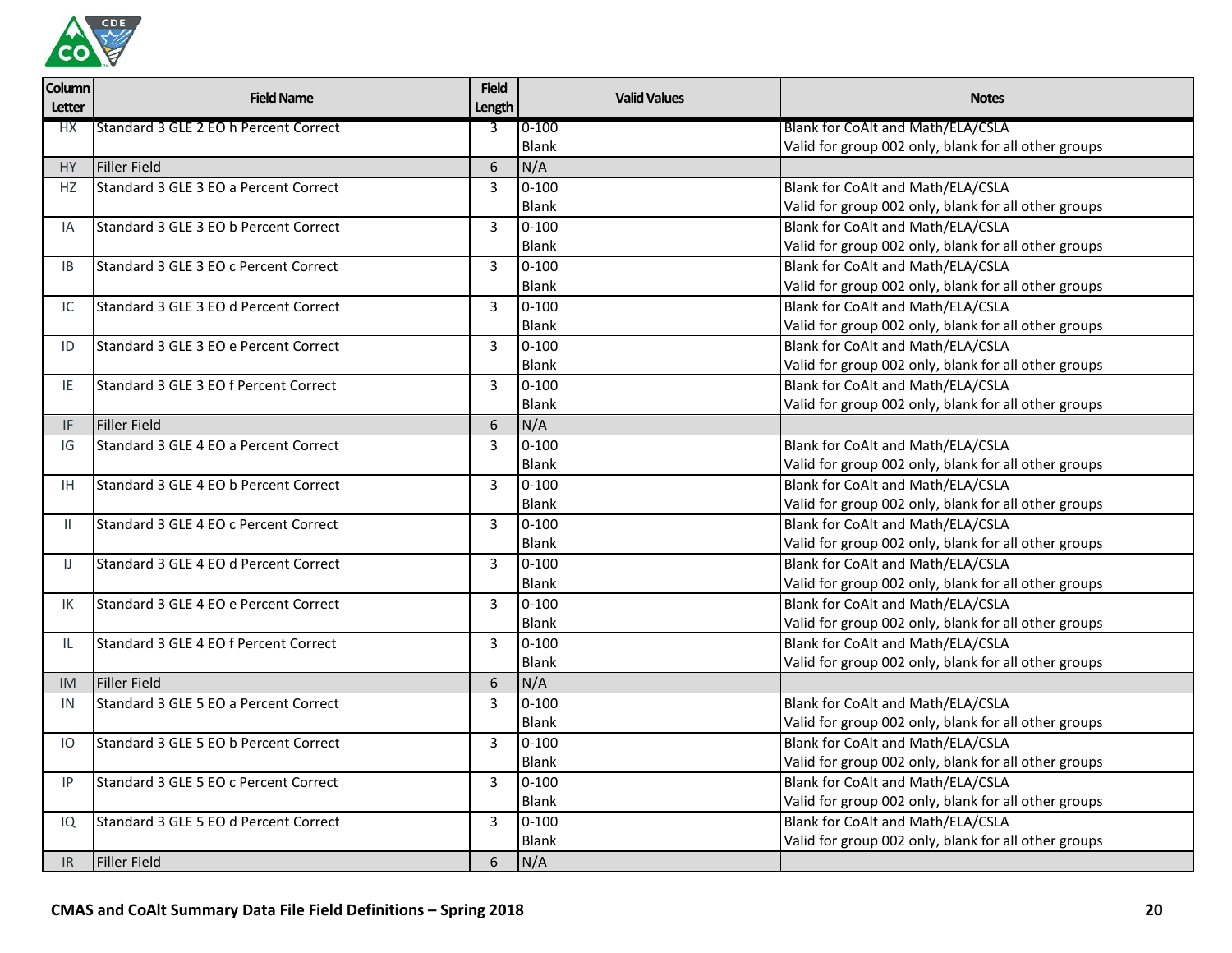

| <b>Column</b><br>Letter | <b>Field Name</b>                     | <b>Field</b><br>Length | <b>Valid Values</b> | <b>Notes</b>                                         |
|-------------------------|---------------------------------------|------------------------|---------------------|------------------------------------------------------|
| IS                      | Standard 3 GLE 6 EO a Percent Correct | 3                      | $0 - 100$           | Blank for CoAlt and Math/ELA/CSLA                    |
|                         |                                       |                        | Blank               | Valid for group 002 only, blank for all other groups |
| IT.                     | Standard 3 GLE 6 EO b Percent Correct | 3                      | $0 - 100$           | Blank for CoAlt and Math/ELA/CSLA                    |
|                         |                                       |                        | <b>Blank</b>        | Valid for group 002 only, blank for all other groups |
| IU                      | Standard 3 GLE 6 EO c Percent Correct | 3                      | $0 - 100$           | Blank for CoAlt and Math/ELA/CSLA                    |
|                         |                                       |                        | <b>Blank</b>        | Valid for group 002 only, blank for all other groups |
| IV                      | Standard 3 GLE 6 EO d Percent Correct | 3                      | $0 - 100$           | Blank for CoAlt and Math/ELA/CSLA                    |
|                         |                                       |                        | <b>Blank</b>        | Valid for group 002 only, blank for all other groups |
| <b>IW</b>               | <b>Filler Field</b>                   | 6                      | N/A                 |                                                      |
| IX                      | Standard 3 GLE 7 EO a Percent Correct | 3                      | $0 - 100$           | Blank for CoAlt and Math/ELA/CSLA                    |
|                         |                                       |                        | <b>Blank</b>        | Valid for group 002 only, blank for all other groups |
| IY                      | Standard 3 GLE 7 EO b Percent Correct | 3                      | $0 - 100$           | Blank for CoAlt and Math/ELA/CSLA                    |
|                         |                                       |                        | <b>Blank</b>        | Valid for group 002 only, blank for all other groups |
| IZ                      | Standard 3 GLE 7 EO c Percent Correct | 3                      | $0 - 100$           | Blank for CoAlt and Math/ELA/CSLA                    |
|                         |                                       |                        | <b>Blank</b>        | Valid for group 002 only, blank for all other groups |
| JA                      | <b>Filler Field</b>                   | 6                      | N/A                 |                                                      |
| <b>JB</b>               | Standard 4 GLE 1 EO a Percent Correct | 3                      | $0 - 100$           | Blank for CoAlt and Math/ELA/CSLA                    |
|                         |                                       |                        | Blank               | Valid for group 002 only, blank for all other groups |
| JC                      | Standard 4 GLE 1 EO b Percent Correct | 3                      | $0 - 100$           | Blank for CoAlt and Math/ELA/CSLA                    |
|                         |                                       |                        | <b>Blank</b>        | Valid for group 002 only, blank for all other groups |
| JD                      | Standard 4 GLE 1 EO c Percent Correct | 3                      | $0 - 100$           | Blank for CoAlt and Math/ELA/CSLA                    |
|                         |                                       |                        | <b>Blank</b>        | Valid for group 002 only, blank for all other groups |
| JE                      | Standard 4 GLE 1 EO d Percent Correct | 3                      | $0 - 100$           | Blank for CoAlt and Math/ELA/CSLA                    |
|                         |                                       |                        | <b>Blank</b>        | Valid for group 002 only, blank for all other groups |
| JF                      | Standard 4 GLE 1 EO e Percent Correct | 3                      | $0 - 100$           | Blank for CoAlt and Math/ELA/CSLA                    |
|                         |                                       |                        | Blank               | Valid for group 002 only, blank for all other groups |
| JG                      | Filler Field                          | 6                      | N/A                 |                                                      |
| JH                      | Standard 4 GLE 2 EO a Percent Correct | 3                      | $0 - 100$           | Blank for CoAlt and Math/ELA/CSLA                    |
|                         |                                       |                        | <b>Blank</b>        | Valid for group 002 only, blank for all other groups |
| ЛL                      | Standard 4 GLE 2 EO b Percent Correct | 3                      | $0 - 100$           | Blank for CoAlt and Math/ELA/CSLA                    |
|                         |                                       |                        | <b>Blank</b>        | Valid for group 002 only, blank for all other groups |
| IJ                      | Standard 4 GLE 2 EO c Percent Correct | 3                      | $0 - 100$           | Blank for CoAlt and Math/ELA/CSLA                    |
|                         |                                       |                        | <b>Blank</b>        | Valid for group 002 only, blank for all other groups |
| JK                      | Standard 4 GLE 2 EO d Percent Correct | 3                      | $0 - 100$           | Blank for CoAlt and Math/ELA/CSLA                    |
|                         |                                       |                        | <b>Blank</b>        | Valid for group 002 only, blank for all other groups |
| JL                      | Standard 4 GLE 2 EO e Percent Correct | 3                      | $0 - 100$           | Blank for CoAlt and Math/ELA/CSLA                    |
|                         |                                       |                        | Blank               | Valid for group 002 only, blank for all other groups |
| JM                      | Standard 4 GLE 2 EO f Percent Correct | 3                      | $0 - 100$           | Blank for CoAlt and Math/ELA/CSLA                    |
|                         |                                       |                        | Blank               | Valid for group 002 only, blank for all other groups |